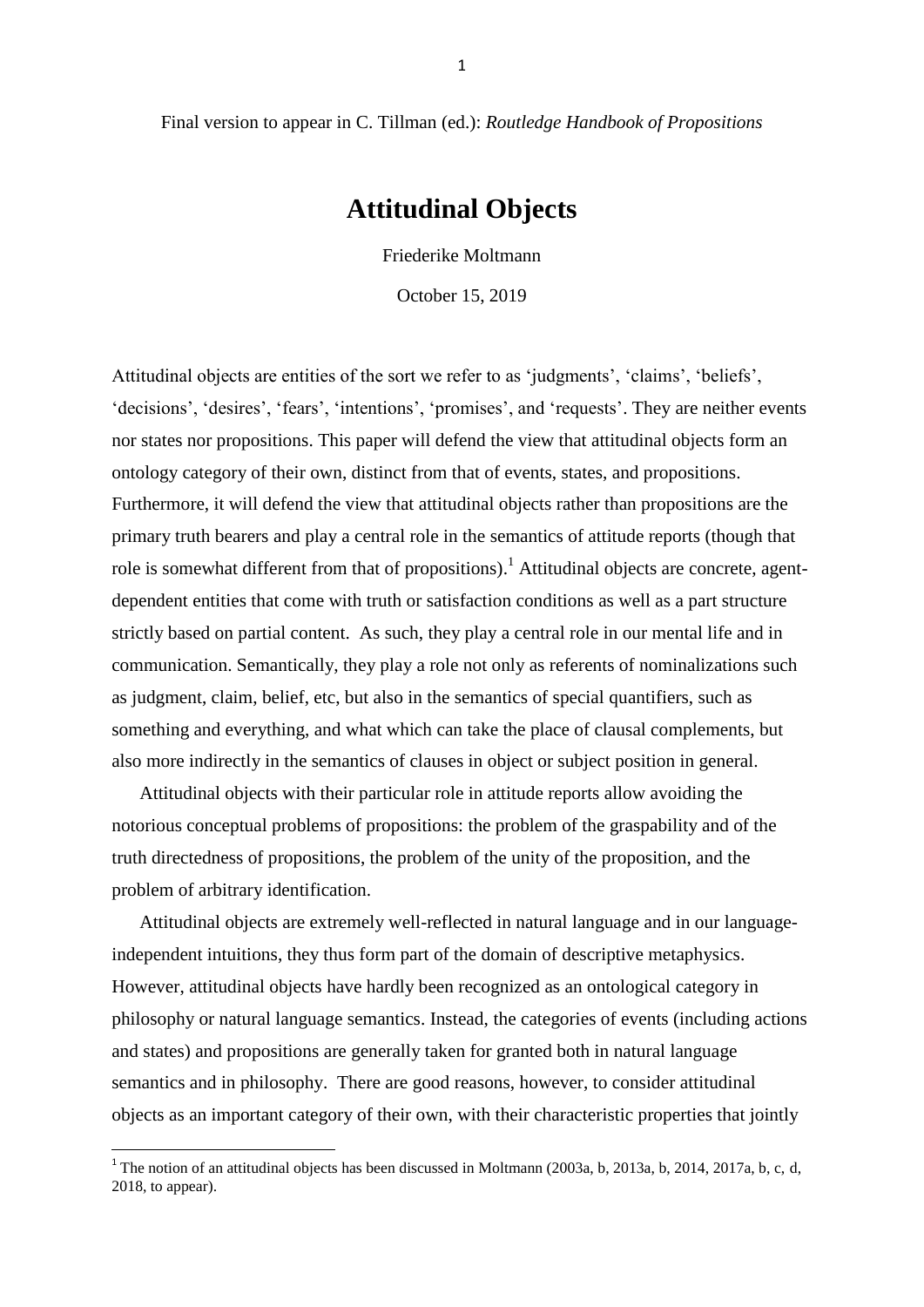distinguish them from both events and propositions. Moreover, attitudinal objects, unlike propositions, bear an important connection to normativity, which underlies the application of the predicate *correct* as well as the choices of satisfaction predicates with different attitudinal objects.

 Attitudinal objects had been recognized in a way by one philosopher in the past, namely Twardowski (1911), in the context of a particular way of drawing a distinction between actions and products. Twardowski took claims, judgments, decisions, and requests to be the (non-enduring) products of acts, and thus, most plausibly, (abstract) artifacts resulting from the act. This, however, as we will see, cannot serve as a general characterization of attitudinal objects. Not all attitudinal objects can be regarded the non-enduring abstract artifacts produced by actions, for example states or conclusions. Moreover, Twardowksi's notion of a product does not account for the modal character of some attitudinal objects as well as the closely related category of modal objects (entities like obligations, permissions, and needs).

 In what follows, I will first present the standard view of propositions and outline the semantics of attitude reports with attitudinal objects in place of propositions with ways of conceiving of its syntactic basis. I then discuss in greater detail the ontology of attitudinal objects with their relation to acts and states, the connection of attitudinal objects to normativity, and finally the limitations of the Twardowskian notion of a product.

## **1. Attitude reports with propositions**

Propositions are generally taken to be mind- and language-independent objects that serve three roles at once: being the shareable contents of attitudes, being truth bearers, and being the meanings of sentences (relative to a context). Propositions take center stage in the standard semantic analysis of attitude reports, which for (1a) is as in (1b), where [t*hat Mary is happy*] is the proposition that Maris is happy:<sup>2</sup>

(1) a. John claims that Mary is happy.

 $\overline{a}$ 

b. claim(John, [that Mary is happy]))

<sup>&</sup>lt;sup>2</sup> See, for example, Stalnaker (1984) and Schiffer (2003) for the standard semantic view of propositions.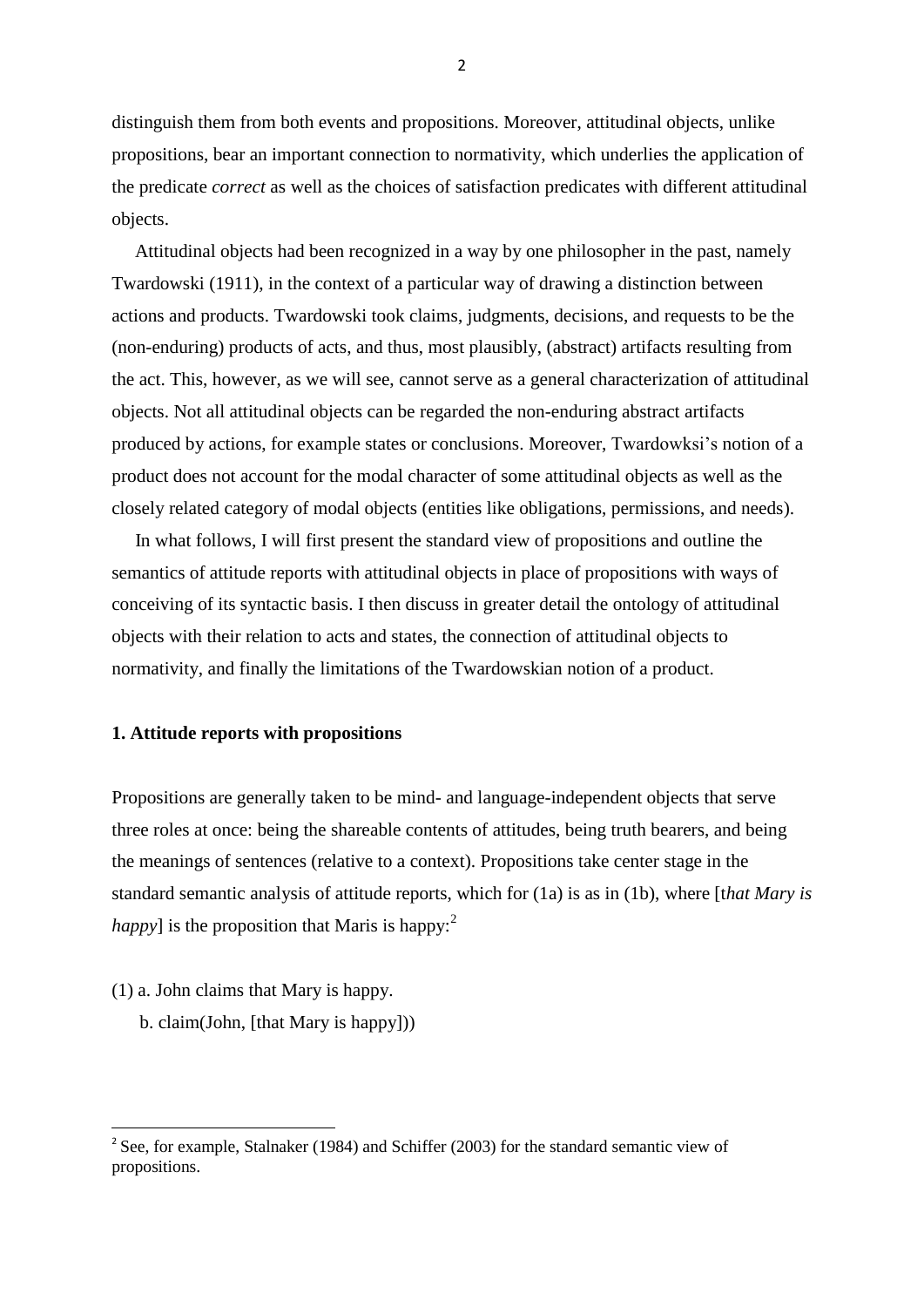Propositions have been identified with particular abstract objects, especially sets of worlds and, as structured propositions, n-tuples consisting of properties and objects. As such, the notion of a proposition has been the subject of various sorts of critique, of both philosophical and linguistic sorts. The philosophical critique concerns the following issues, which I will not discuss in great detail, but take as a given:<sup>3</sup>

[1] The problem of the graspability of propositions

How can propositions as abstract objects be grasped, and thus act as the contents of mental attitudes?

[2] The problem of the truth-directedness of propositions

How can propositions, as abstract objects of any sort, be true or false?

[3] The problem of the unity of propositions

How can propositions have the particular truth conditions they are meant to have, if they are identified structured propositions (the problem of the unity of the proposition

[4] The problem of the content-object distinction

How can propositions be contents of attitudes when attitude verbs are taken to stand for relations between agents and propositions? The logical form of attitude reports in (1b) represents the role of propositions in propositional attitudes as entities propositional attitudes are directed toward, rather as contents of attitudes.

[5] The problem of arbitrary identification

How can proposition be considered identical to one particular formal object rather than another, e.g. a set of worlds rather than a set of singleton sets of worlds, or a particular ntuple rather than an n-tuple in reverse order?

 How do these problems arise? They arise because of three roles propositions need to play at once, together with the assumption that clausal complements act as singular terms providing an argument of the relation expressed by verb. Being shareable contents of attitudes that are denoted by sentences (or *that*-clauses) requires propositions to be abstract, or so Frege thought. <sup>4</sup> Being semantic values of clausal complements of attitude verbs requires propositions to be arguments of a relation expressed by the attitude verb.

<sup>&</sup>lt;sup>3</sup> See Jubien (2001), Soames (2010), Hanks (2007), Moltmann (2003a, 2013a) for discussion and further references.

<sup>&</sup>lt;sup>4</sup> Propositions as such need not be identified with particular abstract objects, which may be a way of avoiding problems [1,2,3,5]. An alternative that one might pursue is to take them to be primitives, in their roles as contents of attitudes and truthbearers, and as such just represented by the particular mathematical objects that are compositionally determined meanings of sentences. See Schiffer (2016) for such an approach.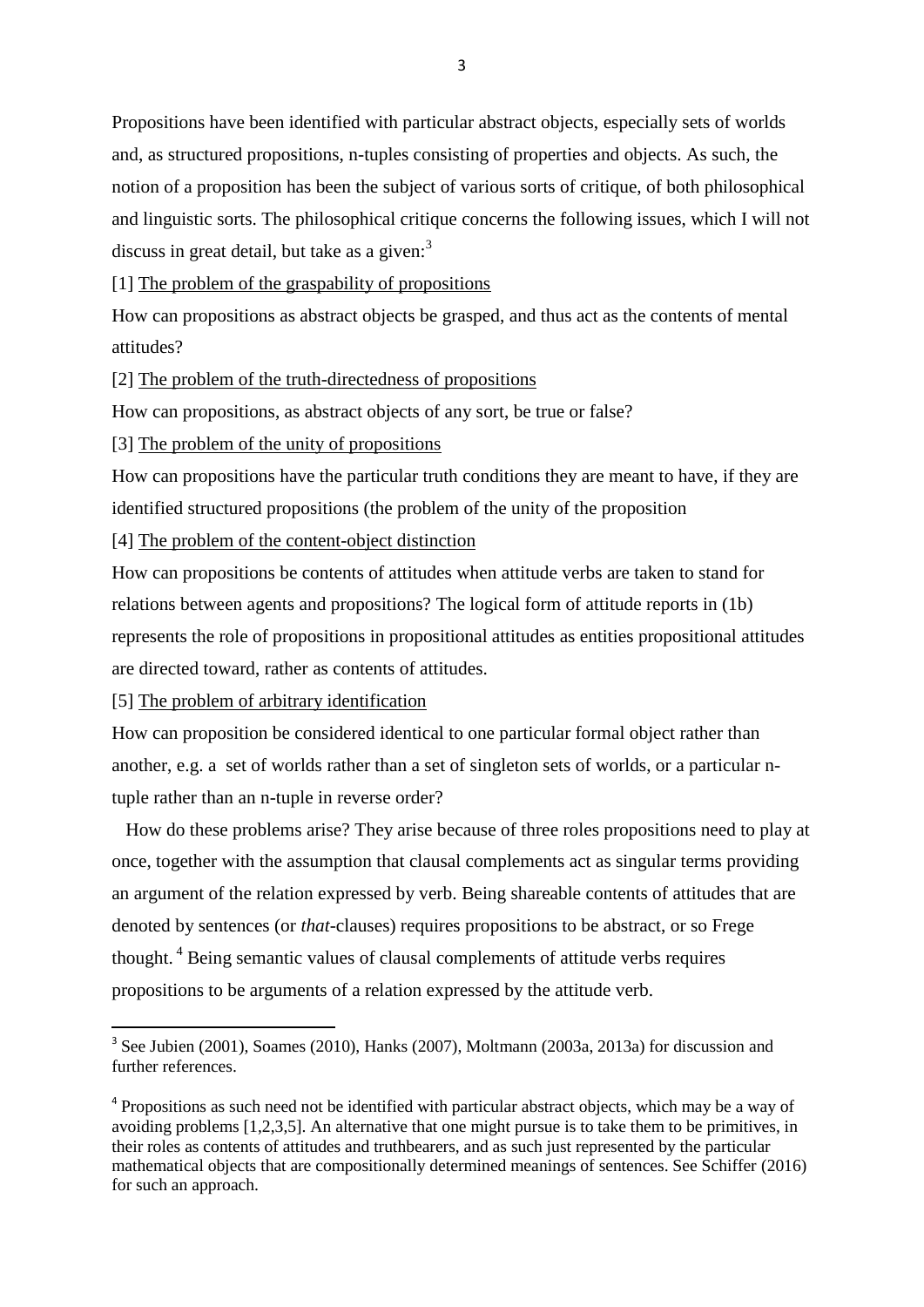There are also two sorts of linguistic problems for the standard view:

[1] The Substitution Problem and the Objectivization Effect

The former concerns the unacceptability of *John thought the proposition that S,* the latter the difference in understanding between *John fears that* S and *John fears the proposition that* S respectively).

[2] Restrictions on special quantifiers and pronouns

Quantifiers and pronouns like *something* and *what* are subject to restrictions which are incompatible with those expressions standing for propositions (Section 4.1).

 In addition to those problems, one might add the absence of a noun for propositions in the core (non-technical part) of natural language, as opposed to terms for attitudinal objects, noted already by Bolzano (Moltmann / Textor 2017, p. xii f).

 There are recent proposals, on which abstract propositions are replaced by types of cognitive acts (Soames 2010, Hanks 2017). This is meant to account for the graspability problem of propositions as well as the problem of unity of the propositions (by making use of acts of predication, constitutive of the unity and truthdirectedness of the proposition). Grasping a proposition then means performing an act of the type that is that proposition. On this view, acts are considered truthbearers, with propositions (as types of acts) inheriting their truth conditions from the acts that are their instances. That acts are truthbearers is a highly problematic assumption (Section 3). Other difficulties for the view have to do with the fact that it adopts the standard semantic analysis of attitude reports and thus retains the problem of the content-object distinction as well as two linguistic difficulties.

## **2. Attitude reports with attitudinal objects**

How will the semantics of attitude reports look with attitudinal objects instead of propositions? There are different options of how to conceive of the logical form, which partly depend on syntactic views of clausal complementation one may adopt (Section 3.2.). In any case and most importantly, the clausal complement will act semantically act as a predicate of the attitudinal object, specifying, at least in part, its satisfaction conditions. This would go along well with a syntactic view on which *that*-clauses are in fact relative clauses (Kayne 2010, Arsijenevic 2009), but it does not hinge on such a view.

 One option for the logical form of attitude reports with attitudinal objects is based on Davidson's (1967) event semantics (Moltmann 2014, 2017a). Davidsonian event semantics, on the version I will adopt, posits an additional argument position for events and states, so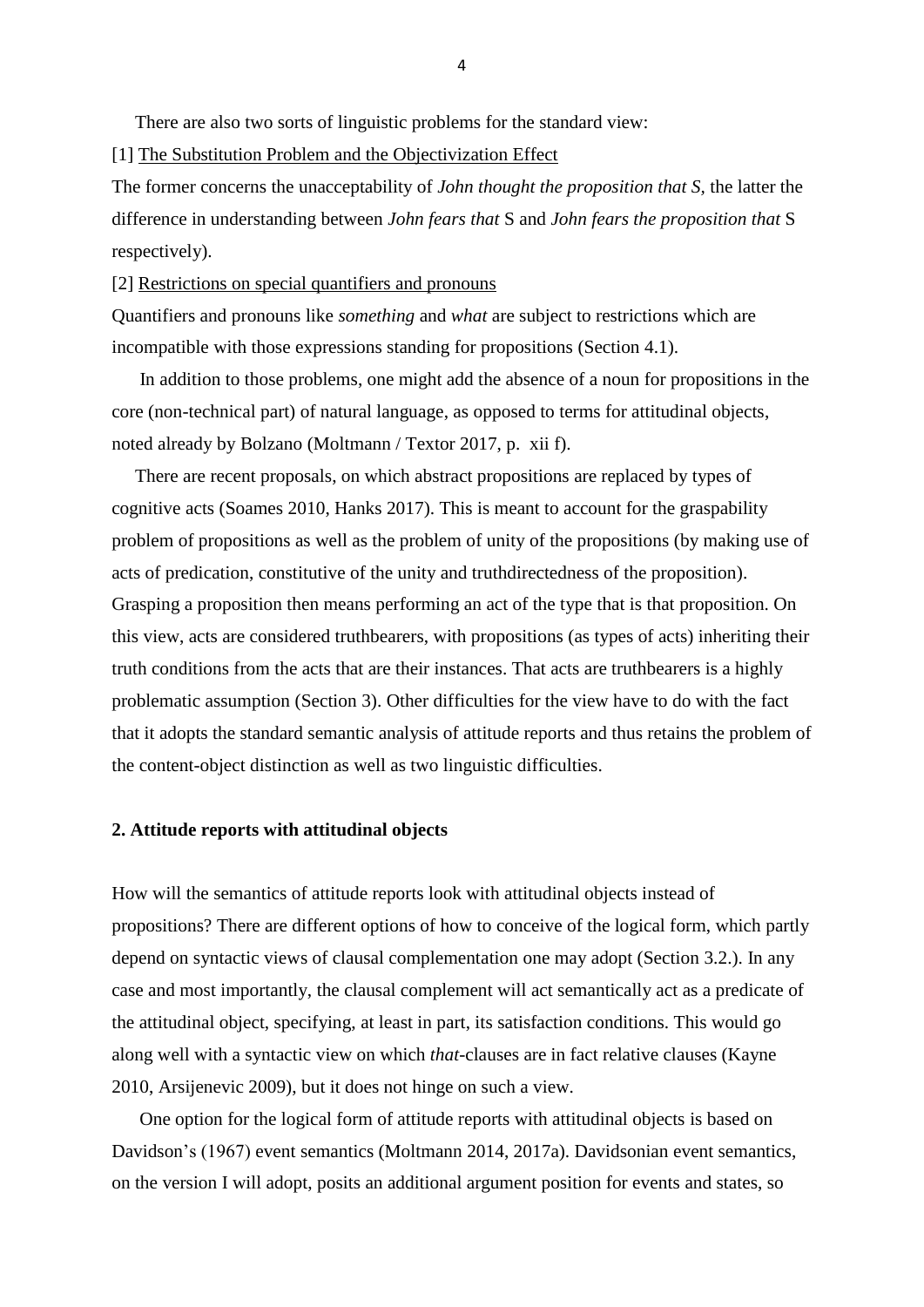that temporal and other adverbials can act as predicates of those implicit event arguments.<sup>5</sup> Davidsonian events can be used to introduce attitudinal objects into the semantic structure of sentences, by a function associating an attitudinal object such as a claim with the act *e* of claiming (att-obj( e)). The same function may associate a belief *e* with a state of believing *e* - even if the belief state is considered derivative with respect to the belief ( Section 5.1.). The logical form of an attitude report as in  $(2a)$  will then be as in  $(2b)$ :

(2) a. John claims that Mary is guilty.

b.  $\exists$ e(claim(e, John) & [that Mary is guilty](att-obj(e)))

 A second option can do without positing Davidsonian events, by taking the attitudinal object to be an argument of the verb *claim* and the complement clause to serve as a predicate of that argument (rather than as referring to it), as below:<sup>6</sup>

## (3)  $\exists d$ (claim(John, d) & [*that Mary is guilty*](d))

 I will not discuss the two options and possibly others with their various linguistic ramifications, but rather focus on the question, how does an analysis on which *that*-clauses act as predicates of attitudinal objects avoid the problems for propositions? First of all, attitudinal objects are mind-dependent objects. The problem of how to represent and to be a bearer of truth does not arise for mental objects, at least not as a problem for the semanticists to account for; rather it is an issue for the philosopher of mind. Intentionality, the ability to represent is the hallmark of the mental: it is in the nature of mind-dependent, attitudinal objects to have truth or satisfaction conditions. A semantic analysis making use of them can presuppose their representational capacity without having to explain it. By contrast, propositions are mind-independent objects that are at once semantic objects, meanings of

<sup>&</sup>lt;sup>5</sup> Note that attitudinal objects and Davidsonian events have very different semantic motivations and bear different types of properties. Davidsonian events are meant to be the objects to which adverbials apply (thus are bearers of the sort of properties adverbials convey), whereas the semantic motivations for attitudinal objects come from the semantics of attitude reports and nominalizations of attitude verbs (and thus are bearers of content-related properties.

 $6$  Of course (3) is compatible with Davidsonian event semantics as well, as in the logical form below:

<sup>(</sup>i)  $\exists$ e $\exists$ d(claim(e, John, d) & [*that Mary is guilty*](d))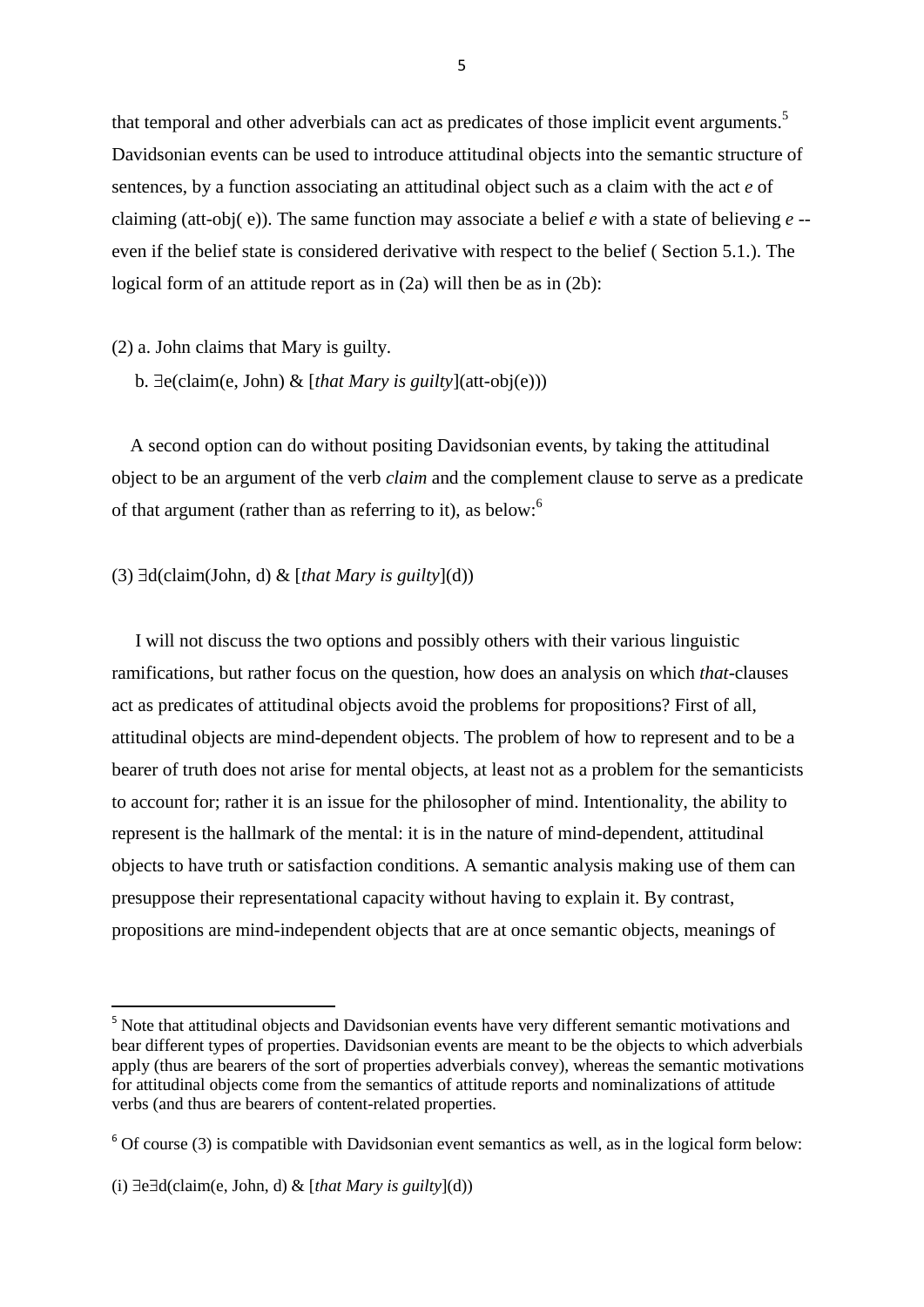sentences, and truth bearers. Their capacity to bear truth needs to be explained by the semanticist and cannot be taken for granted.

 How does the analysis account for the unity of the proposition problem? The clausal complement, on the analysis in (2b), does not come with a compositionally determined meaning that is the propositional argument of the attitude verb; rather the clausal complement acts semantically as a predicate of the attitudinal object, and thus denotes a compositionally determined property of attitudinal objects only (Section 2.1.4.).

 The analysis in (2b) does not raise the problem of the content-object distinction. This is because it does not take propositions to be arguments of attitudinal relations. Given (2b, 3), having a propositional attitude does not mean standing in a relation to a proposition, but rather engaging in an attitudinal object with a particular content.

 Yet attitude reports based on attitudinal objects still have to answer one important issue, namely how is the sharing of the content of attitudes possible? There are two ways, wellreflected in natural language. One way is by two agents engaging in exactly similar attitudinal objects. It is in the nature of attitudinal objects to enter relations of similarity strictly on the basis of being the same in content. This is reflected in the applicability of *is the same as* (which in natural language conveys exact or close similarity), as in (4), which means that John's and Mary's beliefs are the same in content:<sup>7</sup>

(4) John's belief is the same as Mary's.

A second way for two agents to share a propositional content is to engage in the same kind of attitudinal objects. Attitudinal objects form kinds whose instances are maximal classes of exactly similar products. This is what natural language reflects with the availability of kind terms in Carlson's (1977) sense, as in the examples below:

- (5) a. The belief that god exists is widespread.
	- b. John often encounters the expectation that he should become famous.

**.** 

 $<sup>7</sup>$  A precondition for two attitudinal objects to be 'the same', tough, is that they be of the same type.</sup> Thus, the sentences below sound false, and that is because a thought and a remark do not involve the same physical realization and a hope and a claim do not have the same force:

<sup>(</sup>i) a. ?? John's thought is the same as his remark.

b. ??? John's hope is the same as Mary's claim.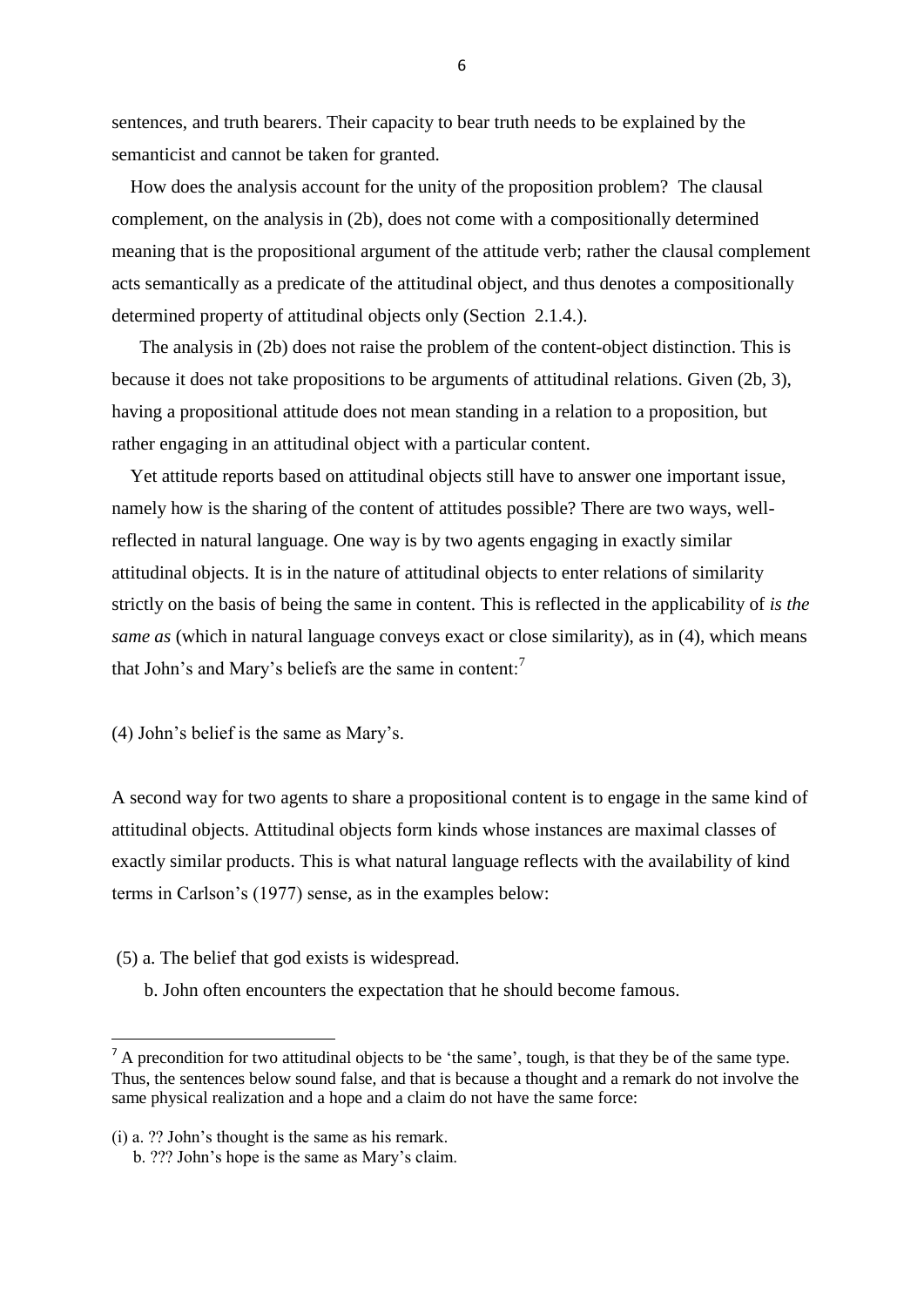Kinds need not be conceived as single abstract objects, but may rather be viewed as pluralities of (possible and actual) instances (Moltmann 2013a). However they may be conceived, kinds should inherit truth properties from their instances, as below:

(6) a. The belief that John won the race is true.

b. The expectation that John would become famous was not fulfilled.

Reference to kinds of attitudinal objects is important in that it permits reporting the sharing of a propositional content:

(7) John and Bill share the belief that Mary is guilty.

Here *the belief that Mary is guilty* stands for a kind of attitudinal object.

# **3. The ontology of attitudinal objects**

## **3. 1. Properties of attitudinal objects**

Attitudinal objects, as we will see, are distinct from actions and states; yet they correlate with actions or states. Thus, attitudinal objects divide into *act-related attitudinal objects* which include judgments, decisions, claims, requests, promises, and *state-related attitudinal objects* such as beliefs, intentions, desires, and fears.<sup>8</sup> Attitudinal objects share characteristic properties that jointly distinguish them from actions (and states) and propositions and in particular they display properties that could hold neither of actions (and states) nor of propositions.

## **3.1.1. Properties of concreteness**

**.** 

Attitudinal objects play a central role in our mental life as well as in communication. First of all, in their status as concrete content bearers, they naturally serve as objects of various forms of content-based causation. This is well-reflected in the way we use causal predicates with

<sup>8</sup> In my former work (Moltmann 2014, 2017), I called the former *cognitive and illocutionary products* and the latter *mental states*, terms that I now consider problematic.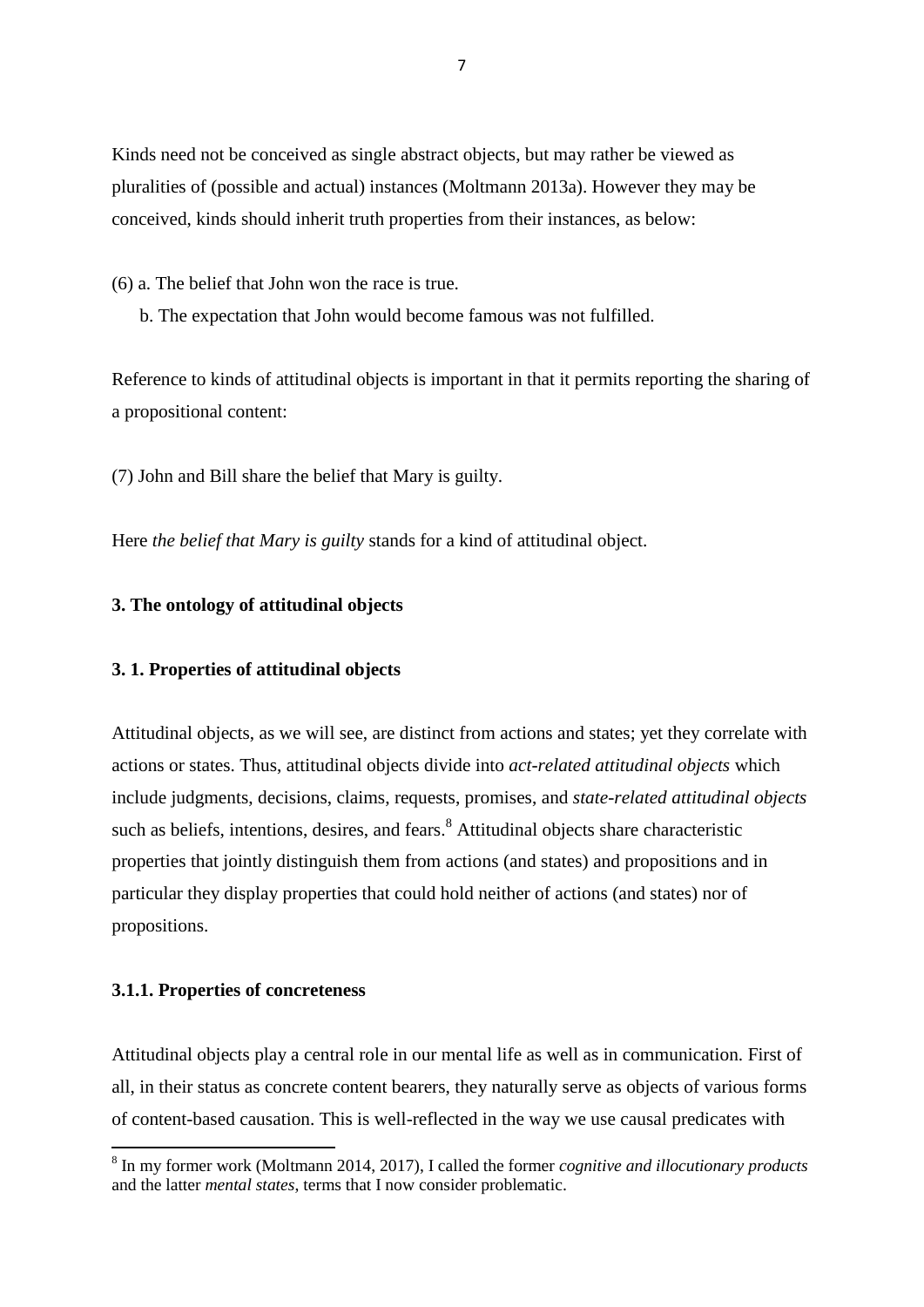attitudinal objects as opposed to with the corresponding actions (Moltmann 2013a 2014, 2017a). If Mary's claim caused a commotion, this implies that the content (conveyed by Mary) was causally responsible; by contrast, if Mary's speech act caused a commotion, this implication does not hold. A decision may cause an action on the part of the agent, and that only in virtue of its content, whereas an act of deciding may trigger of an act of taking a break from further decision-making. Propositions as abstract objects, on the standard understanding, cannot play causal roles and thus leave content-based causation a puzzling phenomenon.

 Mental attitudinal objects furthermore act as the targets of content-related memory. We remember thoughts, beliefs, decisions and intentions, rather than propositions. We may remember acts of thinking or acts of deliberating without recalling their content, but not so for thoughts and decisions.<sup>9</sup>

 Attitudinal objects have other properties of concreteness, such as being objects of perception (remarks, claims) and having a limited life span. John's belief that S comes into existence only once John believes that S and cease to exist once John no longer believes that S. Twardowski in fact took products to share their lifespan with the acts that produce them. However, this does not seem correct for products such as claims and promises, which have a modal character that permits them to last beyond the illocutionary act that produced them (Sect. 5).

#### **3.1.2. Content-related properties**

In addition to their roles in content-based causation and remembering, attitudinal objects have three characteristic properties relating only to their contents:

# [1] Truth or satisfaction conditions

1

Attitudinal objects such as claims, judgments, and beliefs have truth conditions, but not so for their correlated states or actions. John's claim or judgment may be true or false, as may be John's belief. But a speech act cannot intuitively be true or false, and neither can an act of judging. Also a mental state described as such (a belief state) cannot intuitively be true or false. Other attitudinal objects do not have truth conditions, but rather satisfaction conditions and thus can be satisfied, fulfilled, implemented, or realized. I will turn to those in greater detail in Section 3.3.

<sup>&</sup>lt;sup>9</sup> Ideas can also act as targets of memory, but they are products of cognitive acts, possibly involving generic agency.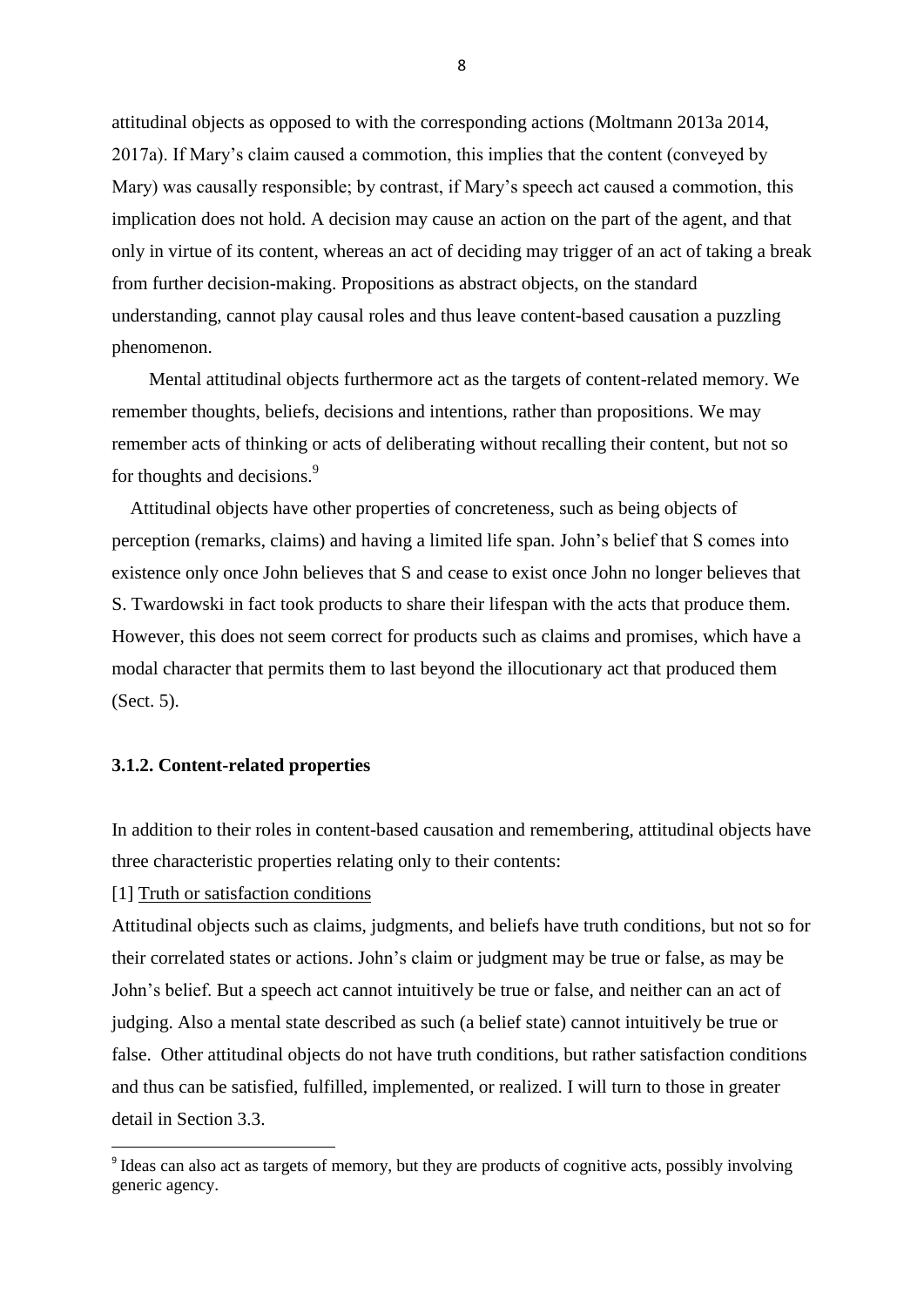#### [2] Similarity relations strictly on the basis of being the same in content

Attitudinal objects that are of the same sort (involving the same kind of physical realization and force) enter similarity relations conveyed by (*is the same as*) just on the basis of a shared content. *Is the same as* does not apply in that way to actions or states: for two actions or states to be the same they need to share features of their performance or constitution (if it makes even sense to apply *is the same as* to them); sameness of content will not be enough, as the contrast between (8a) and (8b) makes clear:

- (8) a. John's thought is the same as Mary's.
	- b. John's thinking is the same as Mary's.

#### [3] Part structure strictly based on partial content

This property is best reflected in the way *part of* is understood when applying to an attitudinal object. 'Part of John's decision' cannot be 'part of the action of deciding', the temporal part of an action. 'Part of John's claim' cannot be 'part of the speech act of claiming'. Similarly, 'part of John's belief' and 'part of John's hope' can only be partial contents, not what is normally considered the part of a state (a temporal part or part of the conditions constitutive of the state). It is remarkable that even physically realized attitudinal objects (e.g. claims), fail to have a physical part structure. They differ in that respect from physically realized artifacts like books, which have content-based and material part structures.<sup>10</sup>

## **3.1.3. Predicates of satisfaction and their selection of attitudinal objects**

There is a standard view according to which nominalizations of attitude verbs such as *claim belief, request, decision* etc. are ambiguous or rather polysemous, standing either for actions or states (with their causal and temporal properties) or for propositions (with their contentrelated properties), depending on the predicate with which they occur.<sup>11</sup> There are serious difficulties for that view, which include the understanding of predicates of similarity and part structure with nominalizations of attitude verbs (which only get the content-related

 $\overline{a}$ 

 $10$  This puzzle is addressed in Moltmann (2019b) in the context of a more general discussion of 'attributively limited objects'.

 $11$  See, for example Pustejovsky (1995).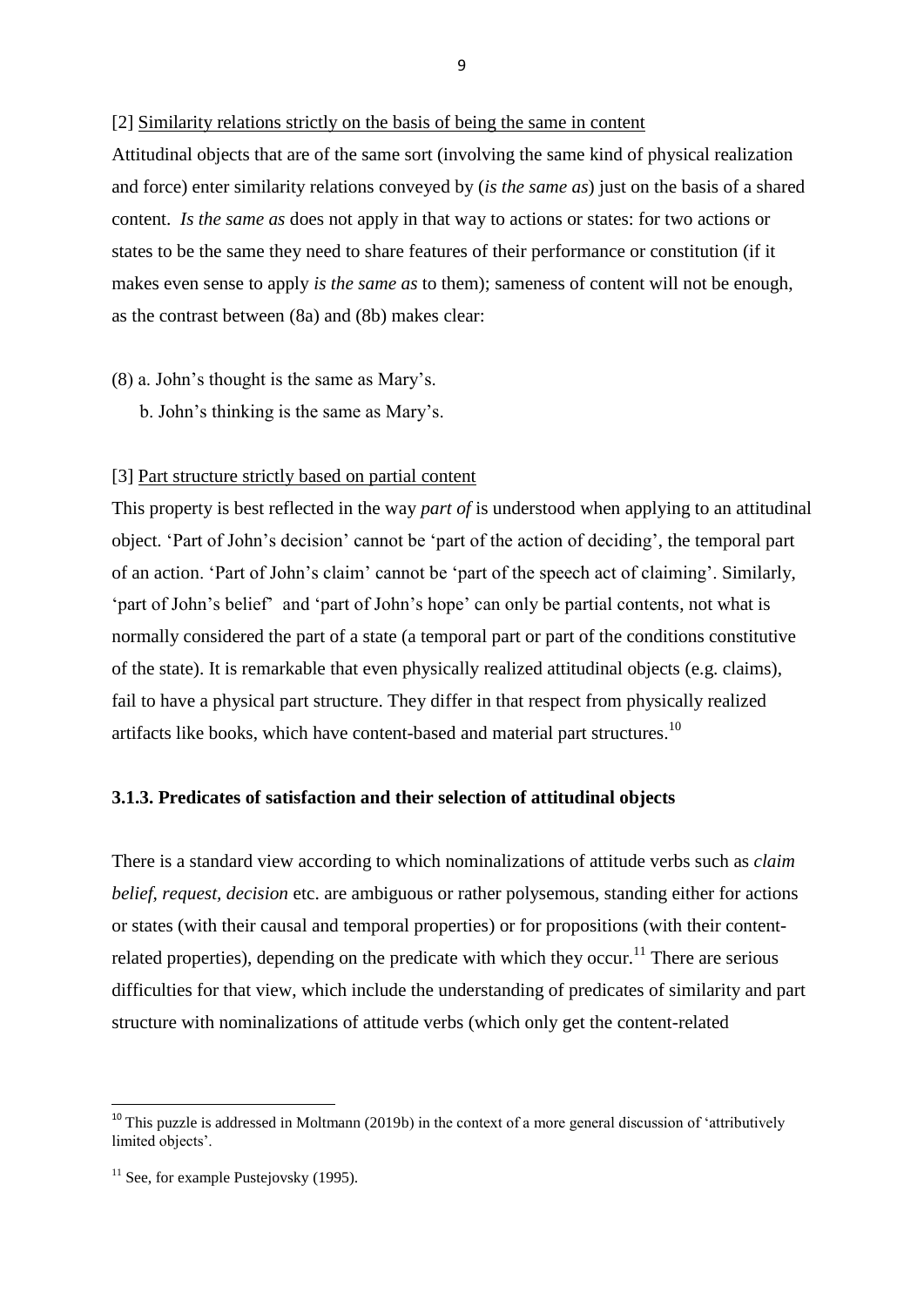reading).<sup>12</sup> But the most important argument against polysemy comes from predicates of satisfaction, which could be predicated neither of actions or states nor of propositions. Four types of satisfaction predicates can be distinguished:

[1] Truth predicates: *true, correct*

[2] Predicates of fulfillment and violation: *fulfill, satisfy, follow, violate*, and *ignore*

[3] Predicates of acceptance: *accept, take up*

[4] Predicates if realization: *realize, execute, implement*

The four classes of satisfaction predicates select different types of attitudinal objects. Truth predicates apply to attitudinal objects such as beliefs, claims, and judgments, but hardly to events and states, though the intuitions are sometimes denied (Soames 2010, Hanks 2017):

(9) a. The claim / belief /judgment is true.

b. ??? The speech act / belief state / act of judging is true.

Predicates of fulfilment and violation such as *satisfy, fulfil, follow, comply with*, and *violate* apply to various attitudinal objects that do not take truth predicates, such as requests, demands, promises, and advice. Predicates of fulfillment and violation, importantly, apply neither to actions nor propositions. The agent-related predicates of satisfaction *keep* and *break* illustrate the contrast particularly well: $^{13}$ 

(10) a. John kept / broke his promise.

**.** 

- b. ??? John kept / broke the proposition that S.
- c. ??? John kept / broke the act of promising / the speech act.

<sup>&</sup>lt;sup>12</sup> One might also think of cases of co-predication as difficulties for the polysemy view, namely involving the attribution of an event-related (causal or perceptual) predicate and a proposition-related (truth-related) predicate to the same entity:

<sup>(</sup>i) a. John overheard Bill's claim, which implies that Mary is guilty.

b. John's obviously false claim yesterday caused astonishment.

Co-predication arguments are notoriously problematic, though, and various approaches dealing with them have been developed that would not involve positing a single entity as the target of the two predicates.

<sup>&</sup>lt;sup>13</sup> The observation about satisfaction predicates when applied to nominalizations of illocutionary verbs was made by Ulrich (1979), who argued that claims, demands, and promises are objects sui generis. Twardowski (1911) already gave various examples with different sorts of attitudinal objects.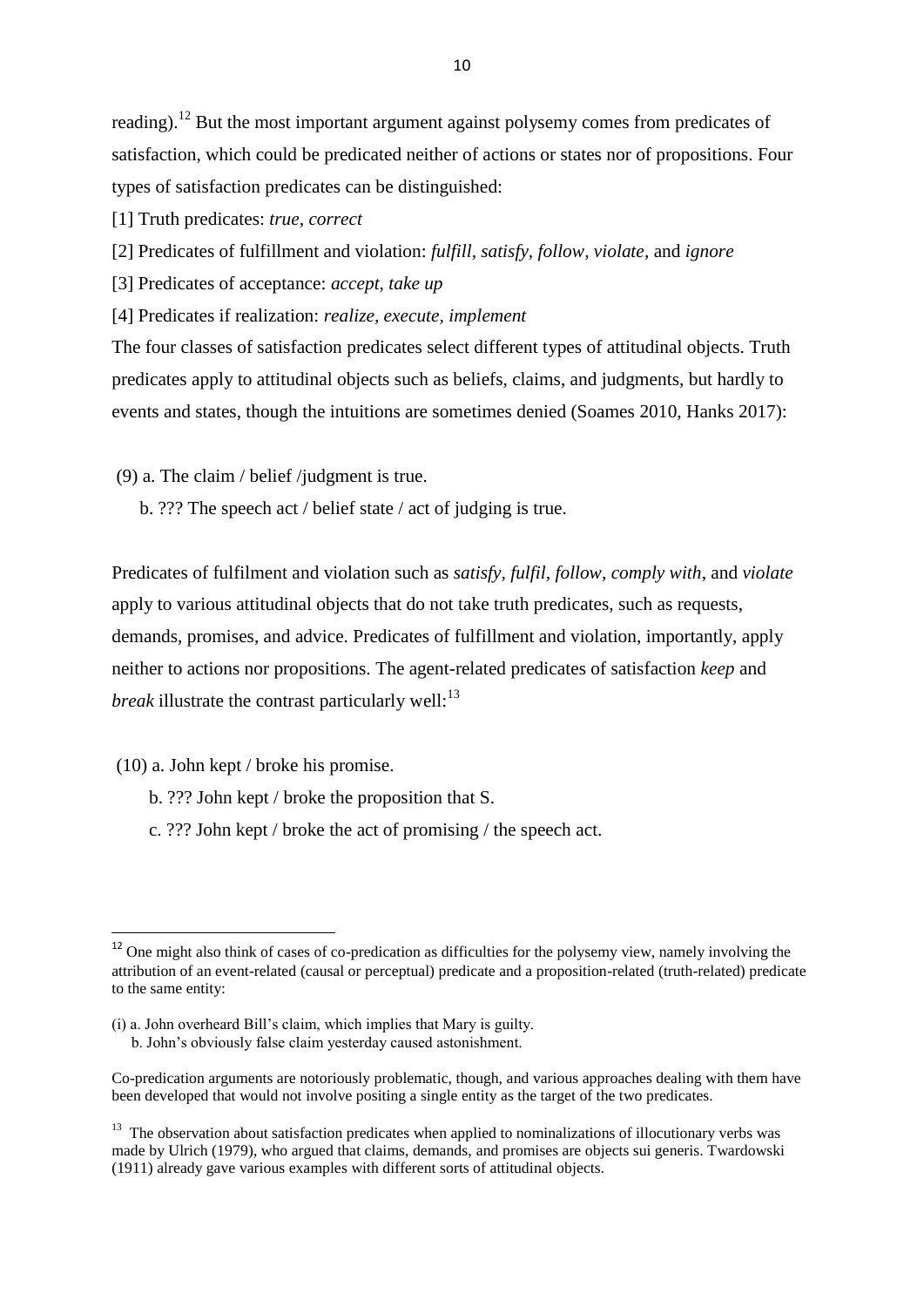Attitudinal objects of the sort of offers and invitations do not accept predicates of fulfilment but rather go with predicates of acceptance, such as *take up* and *accept*.

 Attitudinal objects of the sort of intentions and decisions do not go with predicates of fulfilment, violation or acceptance, but rather predicates of realization such as *realize, implement,* or *execute*. Again, states of intending or acts of deciding cannot be realized or executed.

## **3.2. Attitudinal objects and normativity**

Why do different predicates of satisfaction select different types of attitudinal objects? In what follows I will give an account of that selection making use of a particular connection of attitudinal objects to normativity as well as of truthmaker semantics. The connection to normativity is also reflected in the understanding of the predicate *correct* when applied to attitudinal objects, which I will address first.

## **3.2.1. Predicates of correctness and attitudinal objects**

Both propositions and attitudinal act as truthbearers accepting the predicate *true*. However, truth has a normative status with attitudinal objects which it does not have with the propositions. This manifests itself in the understanding of the predicate *correct* (or *right*). *Correct* conveys truth and only truth with attitudinal objects (not imposing any conditions on justification or appropriateness), but it is hardly applicable to propositions, with that meaning or any other:

(11) a. John's belief is correct.

**.** 

- b. John's judgment is correct.
- c. John's claim that S is correct.

The norm that *correct* relates to when applying to beliefs, claims, or judgments is not that of the fulfillment of action-guiding norm.<sup>14</sup> Rather it is a semantic notion of correctness, of the fulfillment of the purpose or telos of representational object (Jarvis 2012). Only when applying to mental or illocutionary acts, does *correct* convey the fulfillment of a contextually

<sup>&</sup>lt;sup>14</sup> The philosophical literature on the normativity of content and truth has generally focused on an action-guiding notion of a norm (Boghossian 2003, Gibbard 2005).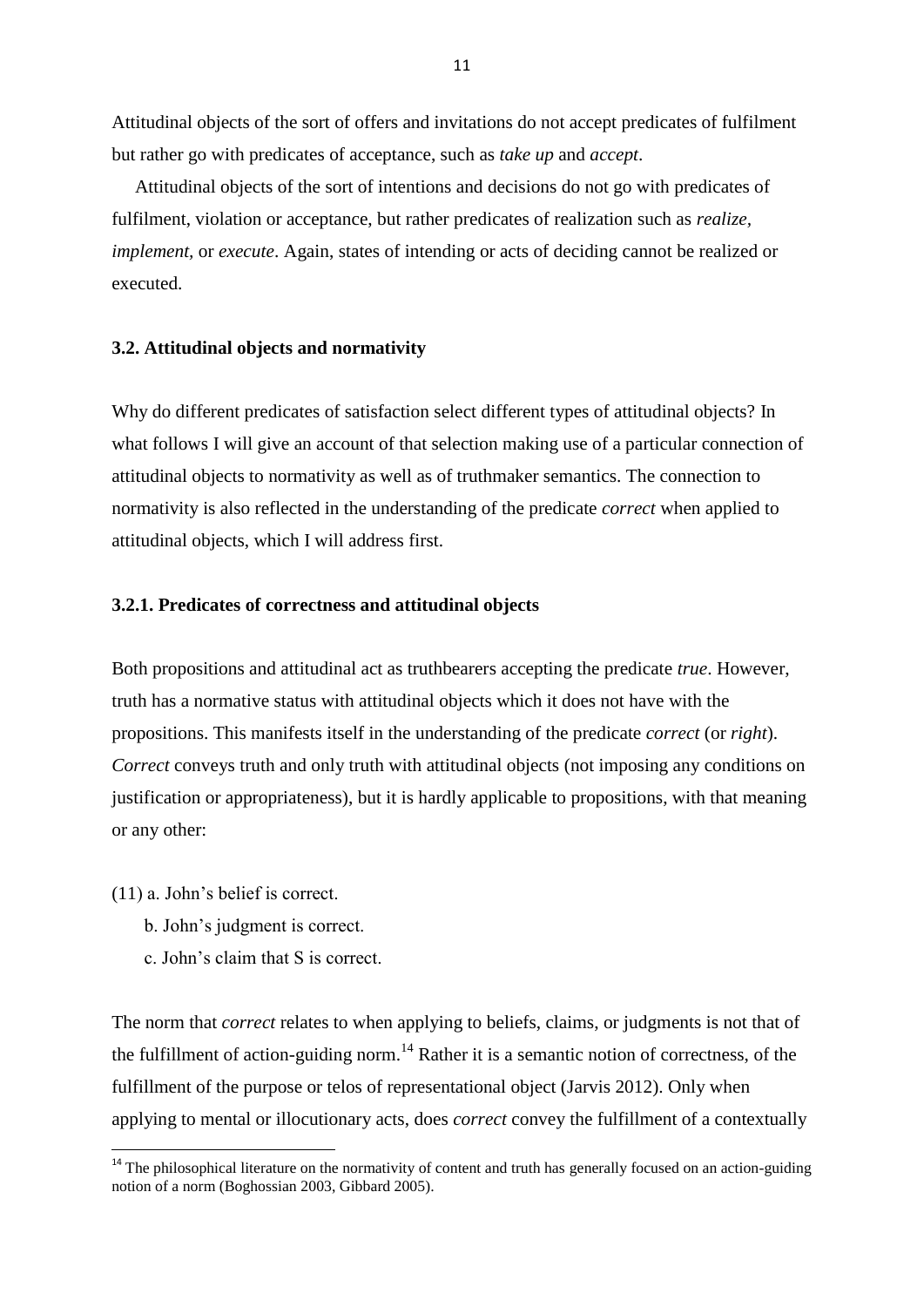given, action-guiding norm:

(17) a. ?? John's belief state is correct.

- b. ?? John's act / claiming that S is correct.
- c. John's making a judgment / John's judging / John's raising an objection was correct.

Here *correct* has the same reading it has when applying to physical actions:

(12) The dancer's movements were correct.

A similar sort of contrast to the one between attitudinal objects and corresponding acts can be observed with other minimal ontological pairs, such as punishments vs acts or punishing and signatures vs acts of signing:

(13) a. John's punishment was correct.

b. Punishing John was correct.

- (14) a. The signature is correct.
	- b. The act of signing is correct.

In (13a, 14a) *correct* conveys the fulfillment of a teleological norm by a content- or formbearing object. In (13b, 14b), it conveys the fulfilment of an action-guiding norm.

 Assuming that *correct* has a single, meaning, conveying the fulfilment of a norm, this means that with an object (attitudinal object or other) *correct* relates to the norm intrinsically associated with the object, but with actions it relates to an action-guiding norm. Truth in particular has the status of a norm associated with certain attitudinal objects. This means that recognizing attitudinal objects as an ontological category of its own, reflected in our general intuitions about the mind and communication as well as in the semantic behavior of nouns and predicates, permits a normative account of truth which avoids the usual difficulties that arise when truth is taken to be an action-guiding, norms on what one should believe or assert.

#### **3.2.2. Normativity and predicates of satisfaction**

The normative status of truth with attitudinal objects also bears on the selection of types of attitudinal objects by different types of predicates of satisfaction. The selection of different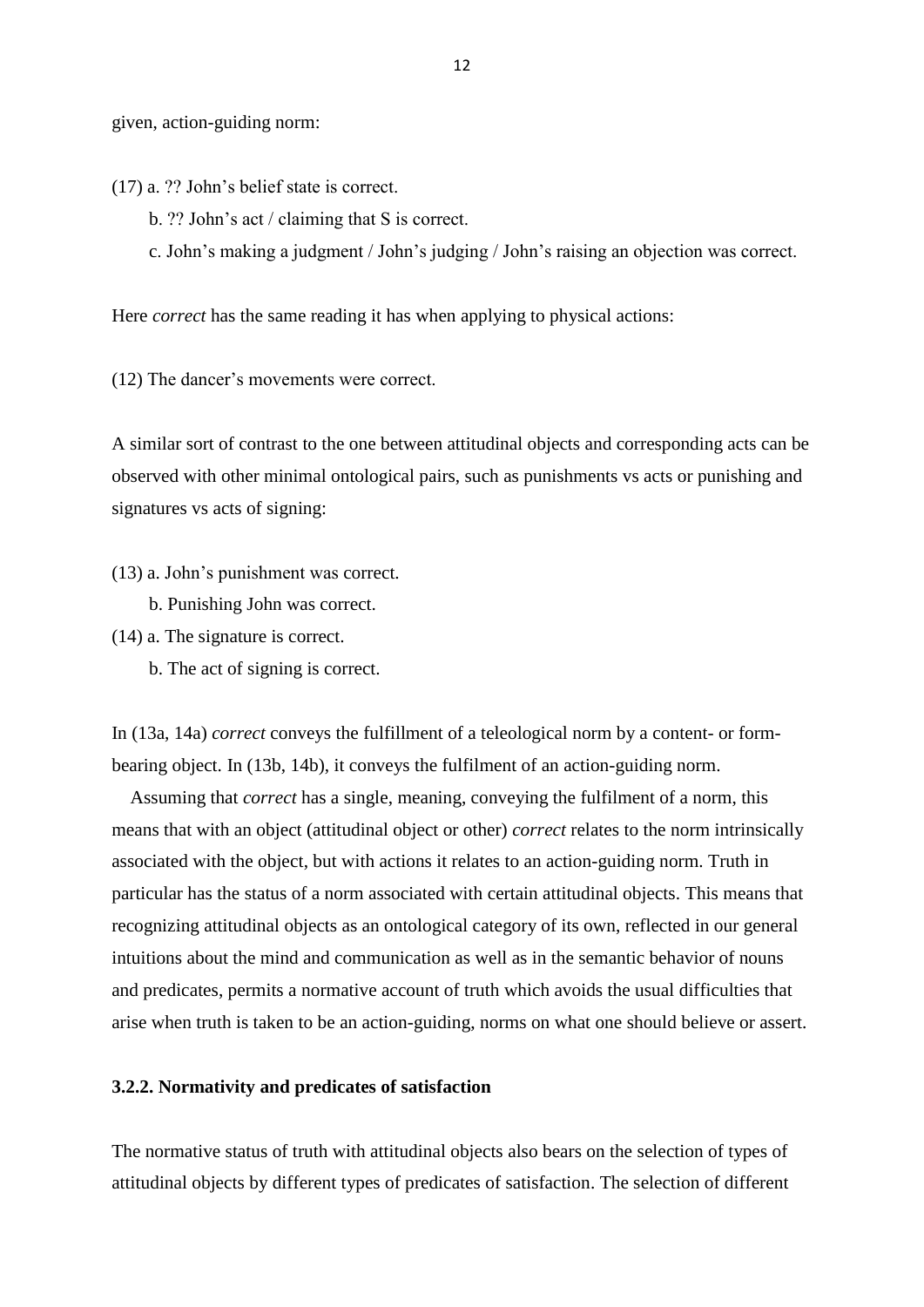types of attitudinal objects predicates is best understood when recognizing that what satisfies attitudinal objects need not be entire worlds but actions, or more generally either situations (entirely relevant part of worlds) or actions. That is, attitudinal objects will involve a semantics based on exact truthmaking in the sense of Fine (2017) rather than possible worlds.

 Let us first address the question of what characterizes attitudinal objects that have satisfaction conditions rather than truth conditions. Intuitively, what distinguishes the latter from the former is that they require the world to fit the representation, rather than the representation the world, that is they come with a 'world-word/mind-direction of fit', rather than a 'word/mind-world direction of fit' (Searle 1969, 1983). What exactly is a direction of fit? The notion of direction of fit is best understood as a norm-based notion, using both a semantic notion of a norm and a notion that is action-guiding. In terms of correctness, we can say that an attitudinal object with a word-world direction of fit is correct in case there is a part of the world that makes it true, whereas an action performed by way of satisfying an attitudinal object with a world-word direction is correct in case it satisfies the attitudinal object. That is, a word-world direction of fit means that the attitudinal object itself needs to fulfil a norm, whereas attitudinal objects with a world-word/mind direction of fit comes with an action-guiding norm, imposed on its satisfiers. Thus we have:

#### (15) Characterization of direction of fit for illocutionary products

- i. An illocutionary product *o* has a *word-world direction of fit* just in case *o* satisfies its intrinsic norm (is correct) in a world *w* iff *w* makes *o* true.
- ii. An illocutionary product *o* has a *world-word direction of fit* just in case any action *a*  performed in recognition of *o* satisfies the norm imposed by *o* (is correct) in a world *w* iff *a* is part of *w* and satisfies *o*.

(15) makes essential reference to actions as satisfiers, and hence involves truthmaker semantics. Not all attitudinal objects that take predicates of fulfilment have actions as satisfiers, though, in particular nonfactive future-oriented emotive attitudinal objects (hopes, desires) do not:

(16) John's hope / desire that he would win was fulfilled / ??? true.

One may extend the notion of a world-word direction of fit to hopes and desires by taking hopes and desires to require part of the world to trigger a positive emotive response in the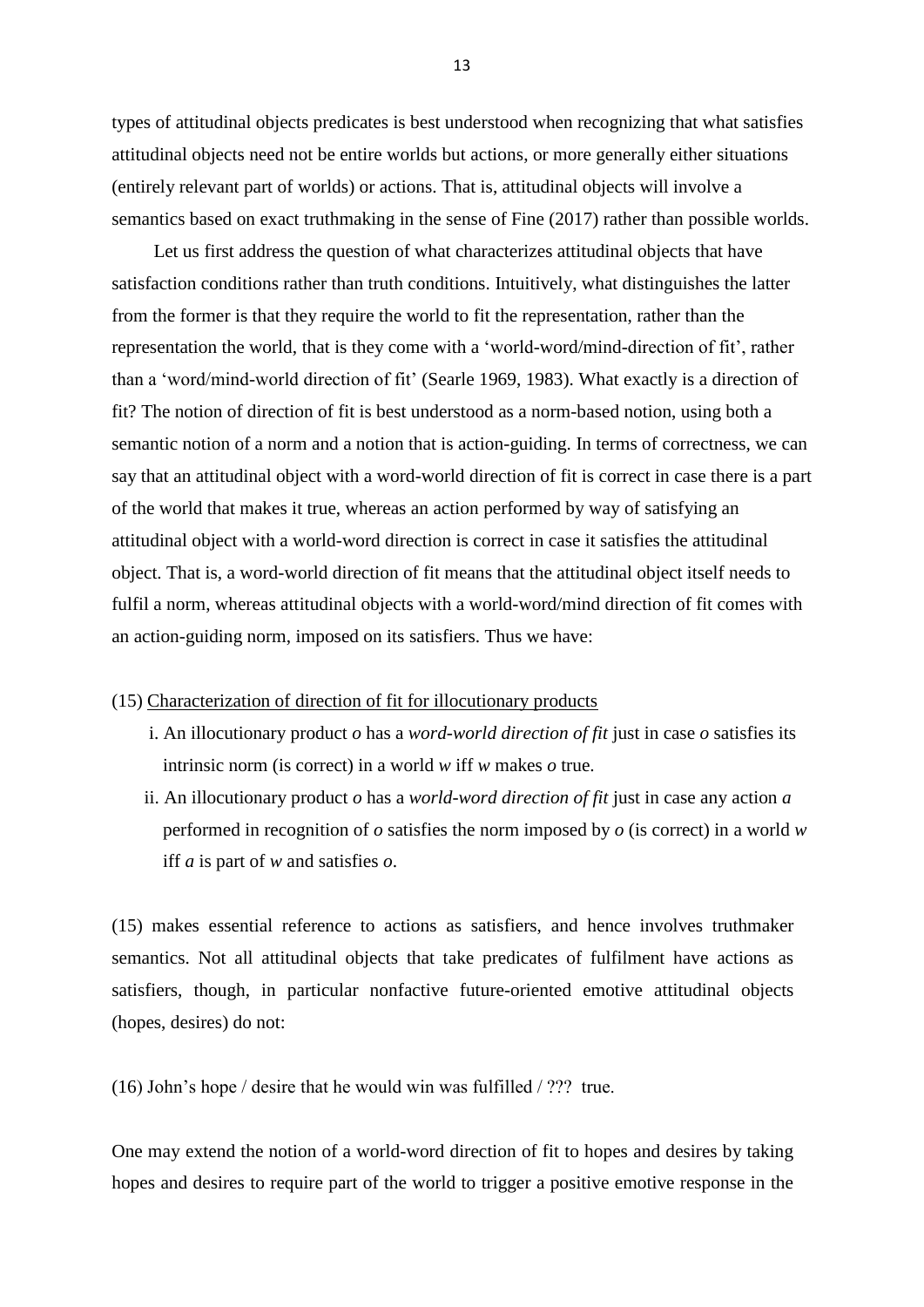subject, which in this case is the norm/standard to be fulfilled. That is, an action-guiding norm is imposed, somewhat irrationally, on part of the world, which matches the somewhat irrational nature of hopes and desires itself.

 Why do some attitudinal objects take predicates of acceptance rather than satisfaction? Those attitudinal objects also involve a world-word direction of fit. The difference resides in that requests and demands have both satisfiers and violators, actions that violate or ignore the request or demand, whereas invitations, permissions, offers, and proposals do not have violators. Not taking up an offer or accepting an invitation is not a violation, but whatever action is performed in virtue of which the demand or request fails to be satisfied, that action is a violator of the request or demand. Ignoring an offer is not violating it, but ignoring a demand is. The difference can hardly be accounted for in terms of possible worlds, which just divide into those satisfying a demand or offer and those that don't. Truthmaking, by contrast, allows for an account of the difference between attitudinal objects of necessity and of possibility. Predicates of acceptance select the former, that is, attitudinal objects that have only satisfiers, whereas predicates of fulfillment select the latter, that is, attitudinal objects that have satisfiers as well as violators.

 Why don't decisions and intentions accept predicates of fulfillment or acceptance, as they seem to also come with world-word/mind direction of fit. The reason is the sort of norm that illocutionary objects like demands and promises impose on their satisfiers. Illocutionary objects like requests and promises impose a social norm on the actions of the addressee or the speaker, but psychological objects like decisions and intentions don't.

 To summarize, these are the factors that determine the selection of types of attitudinal objects by different predicates of satisfaction:

[1] the presence or absence of a norm intrinsically associated with the attitudinal object

[2] the presence or absence of violators of the attitudinal object

[3] the presence or absence of a social norm imposed on satisfiers of the attitudinal object. Unlike for attitudinal objects, truth for propositions does not have the status of a norm. This indicates that if propositions are entities at all, they are just the reified meaning of sentences, carrying truth conditions only by inheritance from the sentence or the attitudinal objects of which the sentence as a predicate holds.

# **3.2.4. Clauses as semantic predicates of attitudinal objects**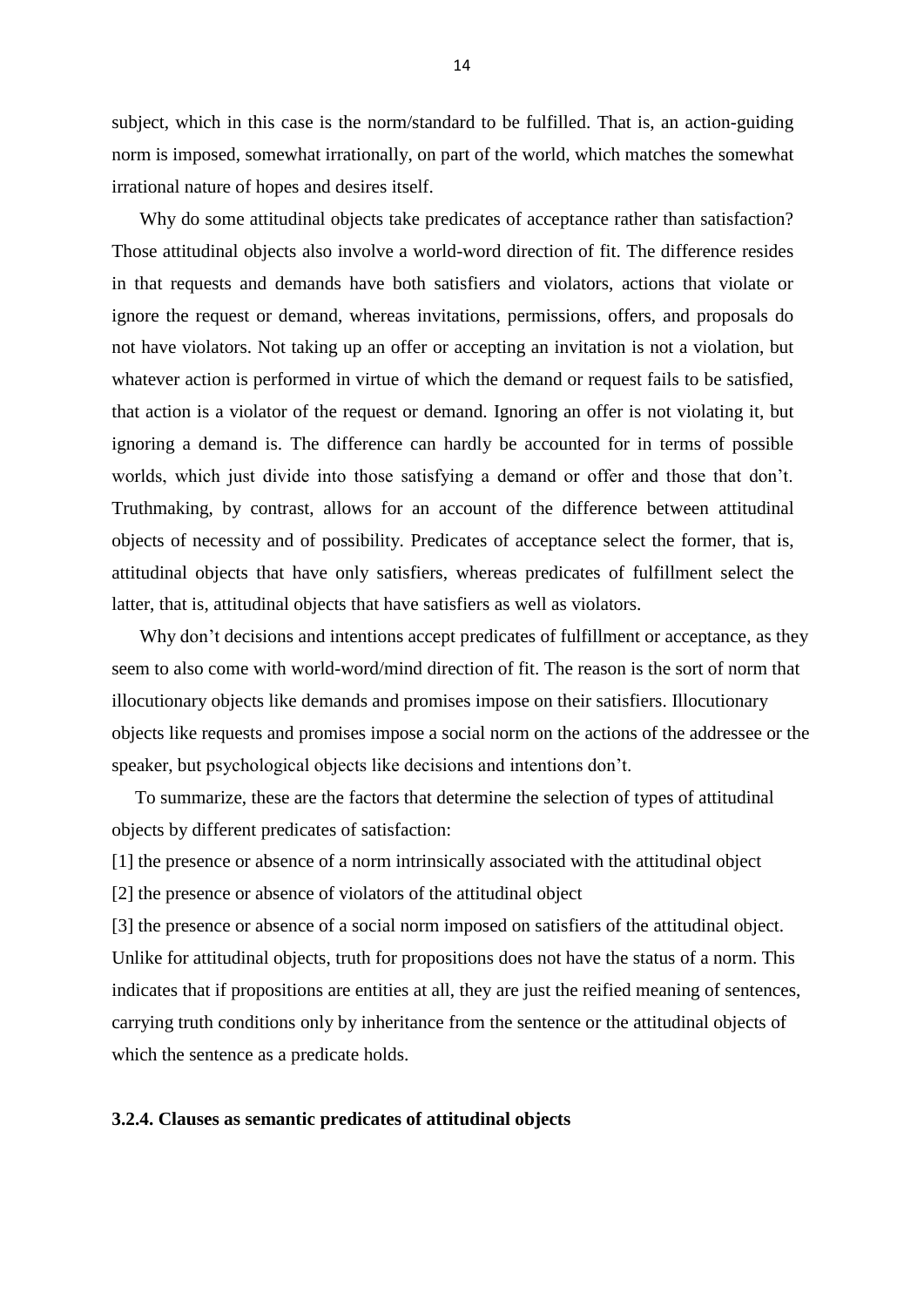There may be different ways of conceiving of the the meaning of a *that*-clause as a predicate of attitudinal objects. When it comes to taking such a property to convey just the satisfaction conditions of the attitudinal object, then truthmaker semantics is particularly suited as it permits formulating a single property applicable to attitudinal objects of both the force of necessity and of possibility (Moltmann 2018a, b).<sup>15</sup> Truthmaker theory in its application to attitudinal objects is based on situations or actions standing in the relation  $\parallel$  of exact truthmaking or exact satisfaction to a sentence or attitudinal object. More precisely, an attitudinal object *d* will be associated with exact truthmakers or satisfiers (entities *s* that stand in the relation  $\parallel$  to *d*) as well as exact falsemakers or violators (entities that stand in the relation  $\parallel$  to *d*), as formally given below:<sup>16</sup>

#### (17) Sentence Meanings as Properties of Attitudinal Objects

 $[S] = \lambda d[\forall s(s \parallel d \rightarrow \exists s'(s' \parallel S \& s \leq s')] \& \forall s'(s' \parallel S \rightarrow \exists s(s \parallel d \& s \leq s')) \& \forall s(s \parallel S$  $\rightarrow$  s  $\parallel$  d, in case neg(d)  $\neq \emptyset$ ]

That is, a sentence *S* expresses the property of attitudinal objects *d* such that every satisfier of *d* is part of an exact satisfiers of S and every satisfier of *S* contains a satisfier of *d* as part, and moreover all violators of *S* are also violators of *d*, if *d* has violators. For attitudinal objects of possibility, the second conjunct will be vacuously satisfied.

# **4. Semantics of special quantifiers and the compositional semantics of attitude reports**

# **4.1. The semantics of special quantifiers**

1

Attitudinal objects (and kinds of them) have another important reflection in natural language besides the semantics of nominalizations of attitude verbs, namely in the semantics of quantifiers and pronouns that can take the position of clausal complements, what I call 'special' or 'nominalizing' quantifiers and pronouns (Moltmann 2003a, b, 2013a, 2014,

<sup>&</sup>lt;sup>15</sup> Possible-worlds semantics does not allow for a single meaning of a sentence as a property of content bearers applying both to objects with the modal force of necessity and of possibility (Moltmann 2018b).

 $16$  (23) accounts for the possibility of the underspecification of the satisfaction conditions of, for example, a desire by the complement clause (Fara-Graff 2013).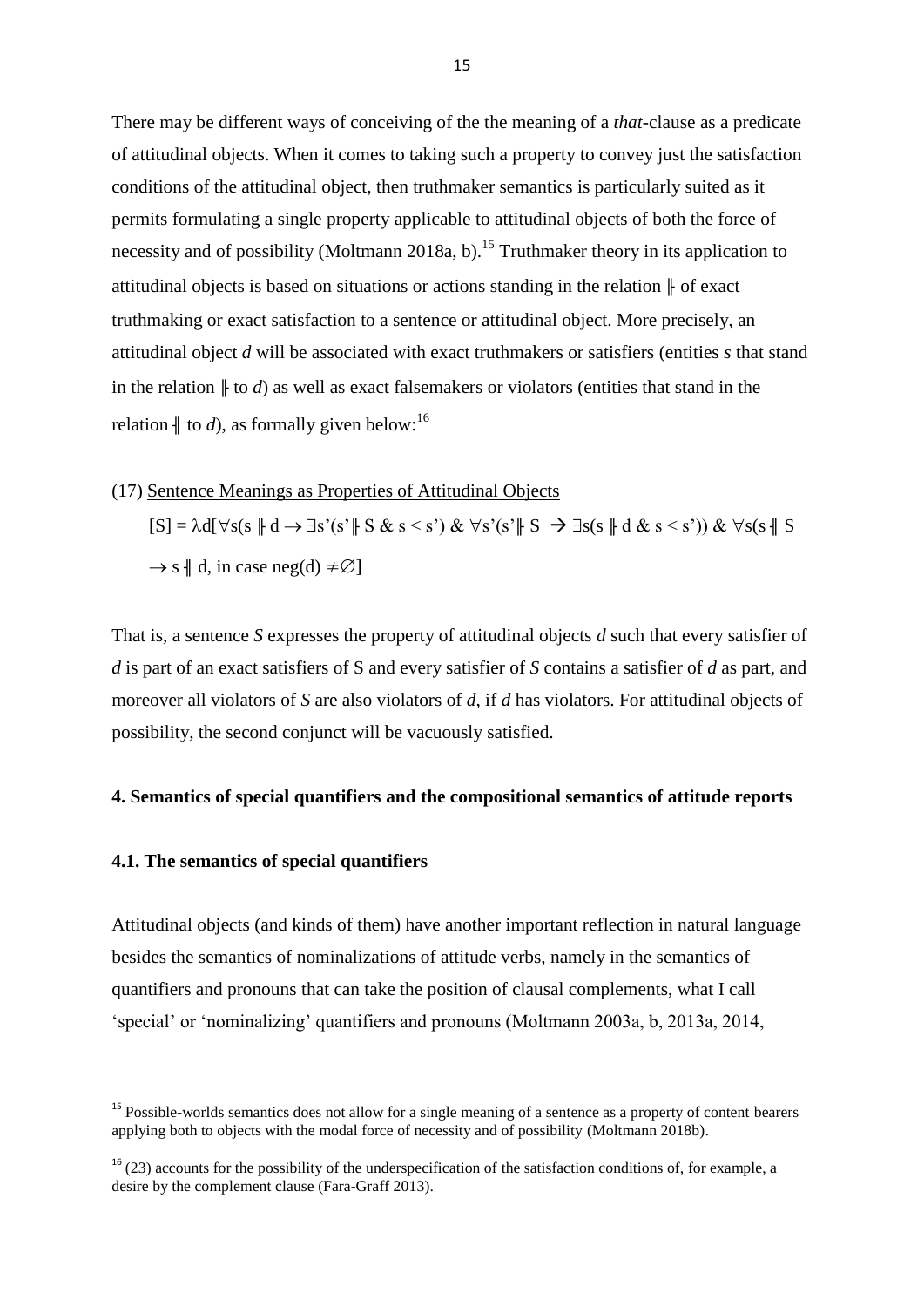2017a). In English, these are quantifiers like *something* or *several things* and the pronouns *what* and *that*:

(18) a. John claims / knows / fears something.

- b. John imagines / expects that.
- c. John claims what Mary claims.

On the standard view, such quantifiers and pronouns are taken to stand for propositions. Only if they stand for propositions, according to a common assumption, can they validate inferences as in (25a) and (25b):

- (19) a. John thinks that Mary is happy. John thinks something.
	- b. Mary believes everything Bill believes. Bill believes that it is raining. Mary believes that it is raining.

However, the actual semantic behavior of special quantifiers and pronouns indicates that such quantifiers and pronouns do not cannot stand for propositions, but rather for attitudinal objects or kinds of them.

 First, restrictions of special quantifiers cannot generally be understood as predicates of propositions; rather what they are predicated of is attitudinal objects or kinds of them:

(20) a. John said something nice (namely that S).

- b. John thought something daring (namely that S).
- c. John said something that made Mary very upset.

It is not a proposition that is said to be nice in (20a), but rather something like John's remark or John's claim. It is not a proposition that is said to be daring in (20b), but a thought. Moreover, it is not a proposition that could have made Mary upset according to (20c), but rather a claim or remark.

 Second, reports of sharing of the content of different attitudes indicate that special quantifiers or pronouns in such reports stand for kind of attitudinal object, rather than propositions: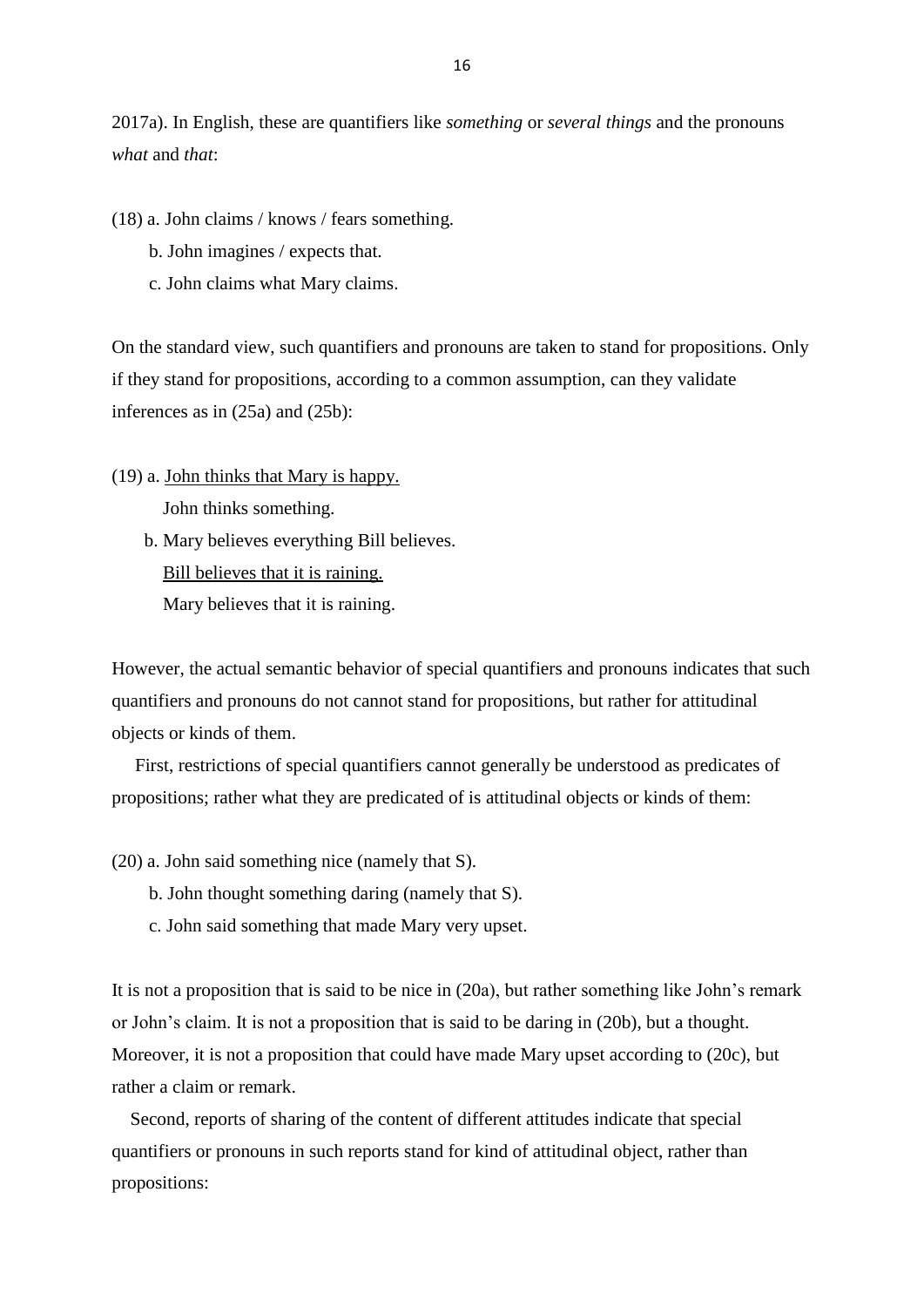(21) a. ?? John screamed what Mary believes, namely that Bill was elected president.

- b. ?? John expects what Mary believes, namely that Sue will study harder.
- c. ?? John said what Mary believes, namely that it will rain.

(21a-c) are just as unacceptable as the examples below corresponding nominalizations:

(22) a. ?? John's scream was Mary's belief.

- b. ?? John's expectation is Mary's belief.
- c. ?? John's claim was Mary's belief.

This indicates that *what Mary believes* stands in fact for a belief, a (kind of) attitudinal object, rather than an abstract proposition

 Special quantifiers thus are nominalizing quantifiers, in the sense of quantifiers that range over the sorts of things the nominalization of the verb would stand for (an attitudinal object of a kind of attitudinal object), rather than what could be the semantic values of a *that*-clause (Moltmann 2003a, b, 2013a).

 There is further support for the semantic involvement of attitudinal objects in attitude reports and that comes from the availability of *complex attitudinal predicates* instead of simple attitude verbs. Complex attitudinal predicates involve a light verb and a noun or noun phrase standing for an attitudinal object, for example have *a belief, make a judgment,* or *give advice*. Sometimes simple attitude verbs alternate with complex predicates (*think – have the thought that S, believe – have the belief, claim – make a claim*); sometimes the complex form is the only option (*have the impression*, German *Angst haben* 'have fear'). Attitudinal objects thus are explicitly involved in the semantics both of complex attitudinal predicates and of special quantifiers.

#### **4.2. The compositional semantics of attitude reports with attitudinal objects**

The semantics of special quantifiers raises the question of what enables them to quantify over attitudinal objects or kinds of them. There are in principle two sorts of options one might pursue. One of them is that the morpheme *-thing* in (23a) moves up from its lower position and incorporates into the verb *think*, as in (23b), leading to the logical form in (23c) (Moltmann 2003a, b, 2013a). Making use of the logical form of attitude reports with clausal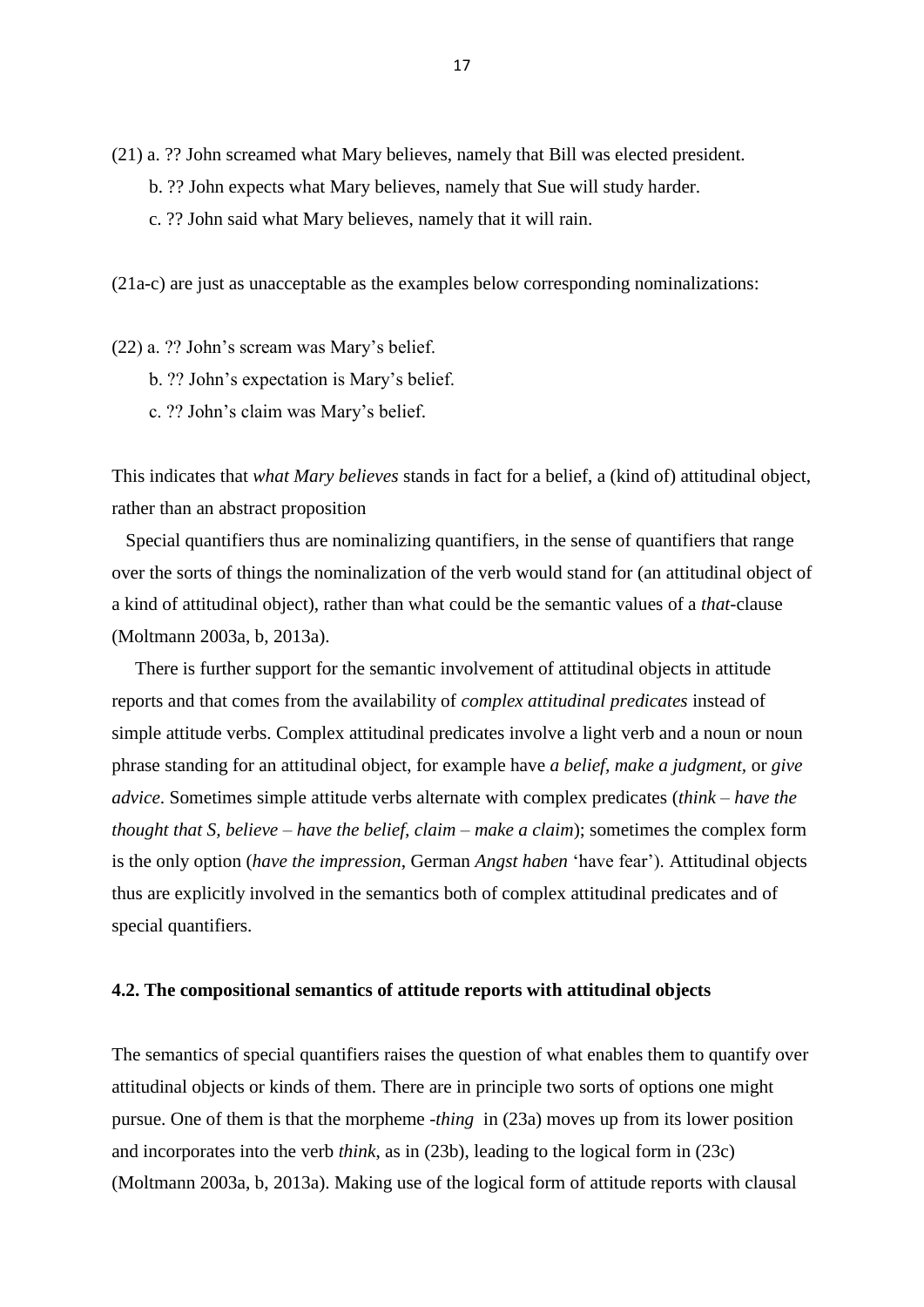complements in (23b), V-*thing* will express the relation between events, agents and attitudinal objects in (23d):

(23) a. John claimed something.

- b. John claim-thing<sub>i</sub> [some e<sub>i</sub>]
	- c. Some x: claim-thing(e, John, x)
	- d. [claim-thing] =  $\lambda$ exd[(claim(e, x) & d = att-obj(e)]

This option raises various issues that would have to be addressed, such as the justification of the particular movement of *thing* and the fact that special quantifiers sometimes lack an overt nominalizing element (e.g. German *etwas*). Making use of this option, attitude report such as (24a) with a special quantifier such as will have the logical form in (24b):

(24) a. John thought something daring.

b.  $\exists e \exists e'$ (think(e, John) & daring(e') & e' = att-obj(e))

Reports of sharing of the content of attitudes of different agents as in (25a) involve quantification over kinds of attitudinal objects as in (25b):

(25) a. John thought what Mary thought.

b.  $\exists e \exists e' \exists e''(\text{think}(e, \text{John}) \& e' = \text{att-obj-kind}(e) \& \text{think}(e'', \text{Mary}) \& e' = \text{att-obj$  $kind(e'')$ )

 Another option one might pursue is to make use of the alternation between simple and complex attitudinal predicates and consider an attitude verb like *claim* to underlying be the complex predicate *make claim* (Arsijenevic 2009). A syntactic analysis of that sort has been proposed by Harves/Kayne (2015) for *need* as *have need* of. Applying their analysis to attitude reports means that *John claimed that* S would have the syntactic structure in (26a), where the noun *claim* has moved from the position of the nominal head of the complement to a one adjoined to the light verb and *make-claim* or what will be spelled out as the full verb *claim* will have the meaning in (26b):

(26) a. John make-claim<sub>i</sub> [ $e_i$  that S].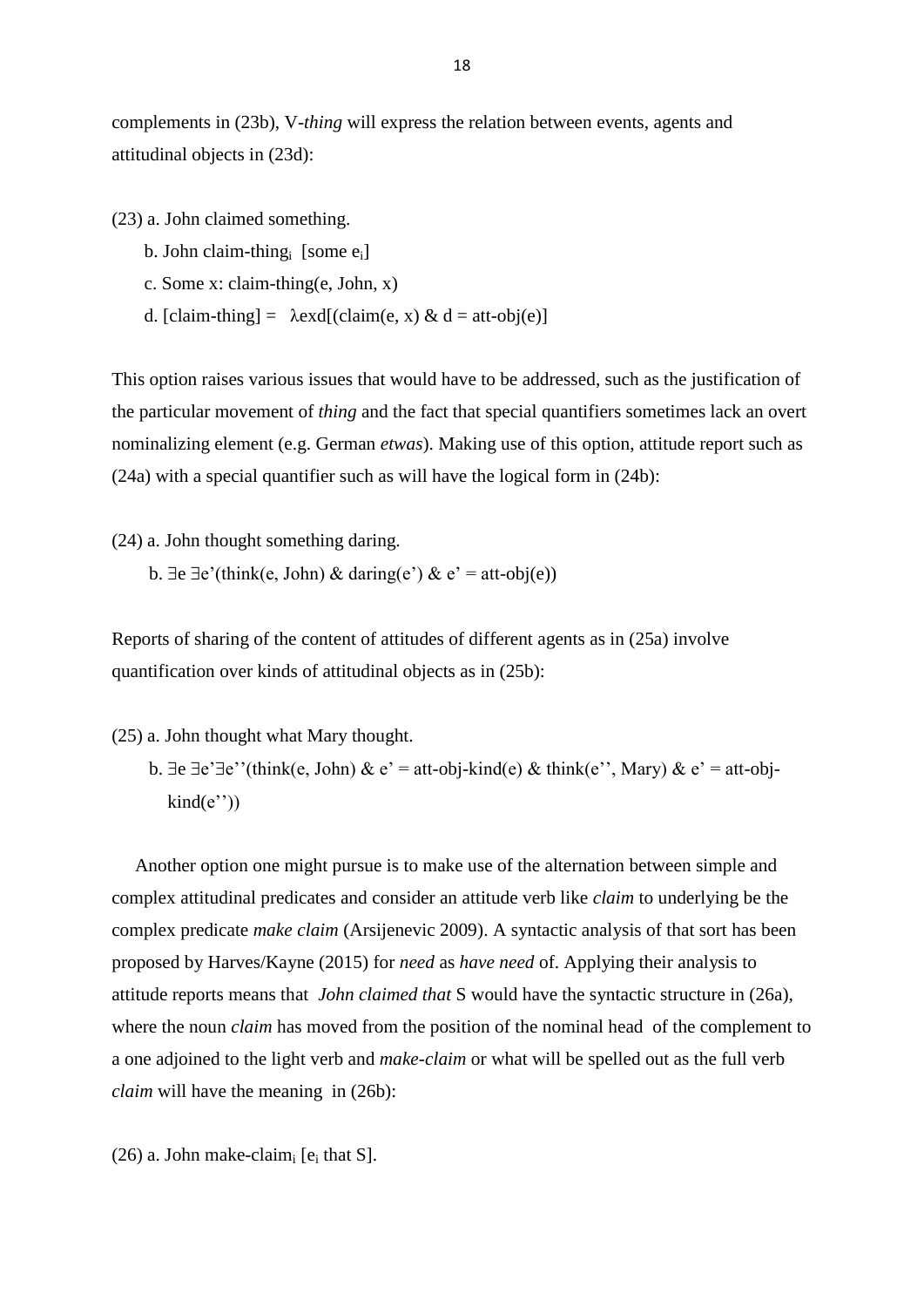b. [make claim ] =  $\lambda$ exd[make(e, x, d) & claim(d)]

*Something* in *John claimed something* then quantifies over entities that will be potential object arguments of *make-claim*.

 This option is subject to serious challenges as well. One of them is that the noun for the attitudinal object may itself be derived from the verb, for example *thought, judgment, decision, intention*. This means that if the verb was derived from a complex predicate, it would have to involve a silent noun distinct from the overt nominalization (which itself may figure in complex predicates *have the thought that* S, *make the judgment that* S, *make the decision that* S). Moreover, there are attitude verbs that lack a nominalization (*ask, say*) and thus cannot be derived from a complex predicate involving an overt noun. Another issue is how special quantifiers like *something* could co-occur with *claim* in object position, before movement of the latter to the position of the verb, and moreover how it. Finally, the view leaves unexplained the fact that clausal complements of verbs are generally obligatory, but not so clausal modifiers of nouns. The choice among the two views, thus, requires serious syntactic research as to what is really involved in the syntax of complement clauses and the quantifiers that can take their place.

#### **5. Attitudinal objects and their relation to acts**

**.** 

## **5. 1. The limits of Twardowski's action-product distinction**

As was mentioned, the notion of attitudinal object has an important predecessor in Twardowski's (1911) notion of a product. Twardowski, in opposition to Frege, argued for a mind-dependent notion of a truthbearer, a notion meant not to be subject to the objections to psychologism that were around at the time. Products are as agent–dependent as actions, but crucially they enter similarity relations on the basis of shared content only. Thus, distinct products, dependent on different agents or pertaining to different times, can share their content, in which case they are similar.

 Twardowski's action-product distinction was motivated by two sorts of nominalizations in natural language, or rather, for Twardowski, Polish, German, and French.<sup>17</sup> In English, which reflects the very same distinction, terms for actions are generally gerunds, whereas

 $17$  For a crosslinguistic study of the action-product distinction see Gerner (2017).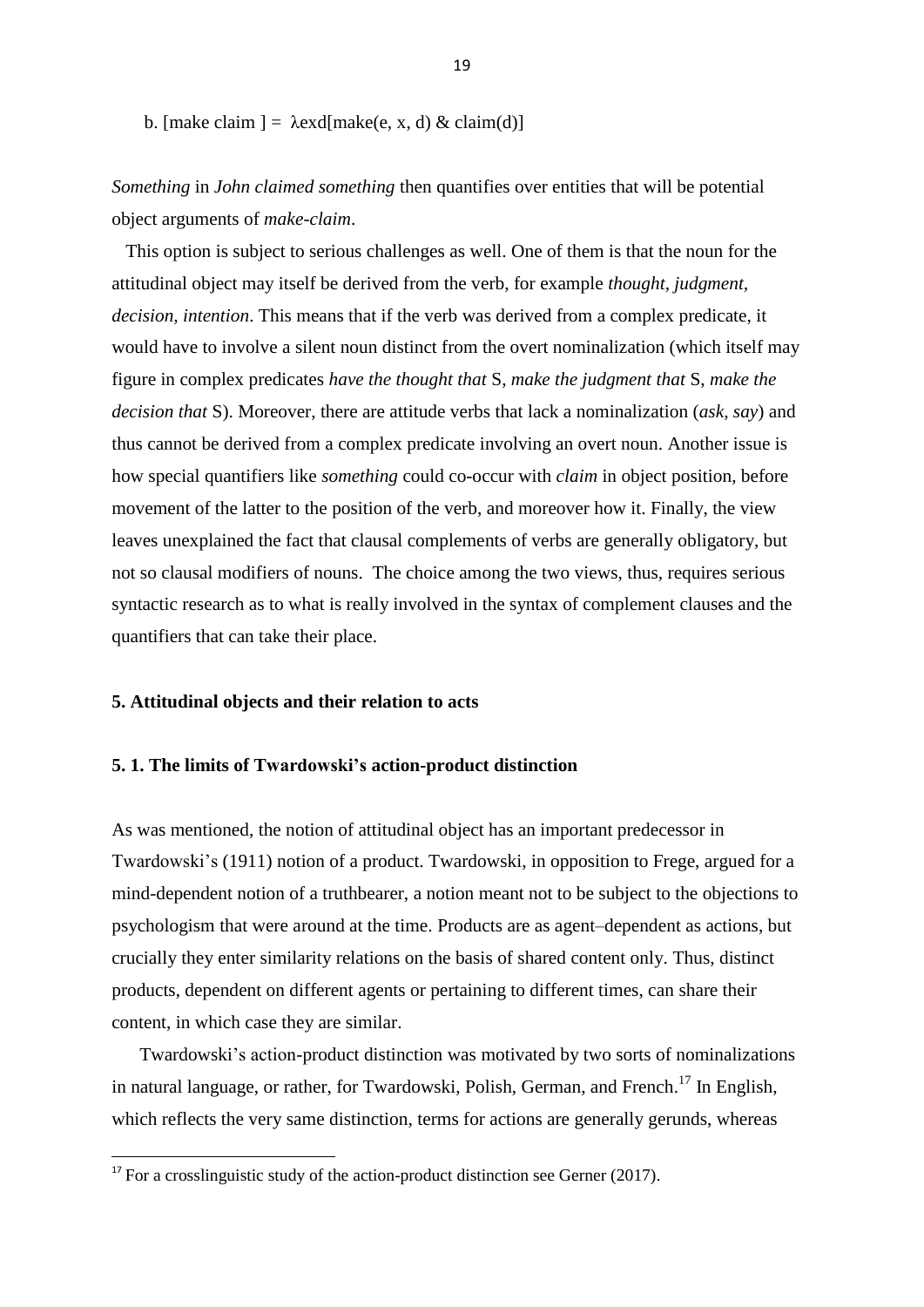terms for products are other, simple or derived, nominalizations, as in the minimal pairs *thinking – thought, judging – judgment, believing – belief, claiming – claim, deciding – decision, demanding – demand, screaming – scream*. For Twardowski, the action-product distinction includes cognitive and illocutionary actions and their products.<sup>18</sup>

 Twardowski took products of actions like thinking, claiming, judging, deciding, and demanding to be on a par with material products like a piece of writing as a product of an act of writing. While Twardowski was not explicit about how products are to be viewed ontologically, the most plausible interpretation of products is as the non-enduring artifacts produced by the actions, that is, 'abstract' artifacts in Thomasson's (1999) sense. Artifacts in general are considered mind-dependent objects that may lack a physical or material realization (e.g. poems or musical compositions that have not been written down) and thus may fail to endure.

 The notion of a product in that sense is not suited, however, to capture the general category of attitudinal objects. There are two types of attitudinal objects to which the notion of a product does not apply.

 First, state-related attitudinal objects such as beliefs, hopes, intentions, and desires cannot generally be viewed as products of actions. A belief may have been produced by an action, but need not be. Intentions are states that are presupposed by the intentional action set out to realize them and could not be produced by an intentional action themselves, on pain of regress (Searle 1983). Beliefs, desires, hopes, and intentions, though they are generally considered mental states, should not be considered states either: states, as we have seen do not share the characteristic properties of attitudinal objects, in particular their content-related properties. A state such as a believing in fact is an entity that is derivative upon a belief, as an abstract state of having a belief (Moltmann 2013b, 2018).

 Second, there are act-related attitudinal objects for which the notion of a product is not suited. These are attitudinal objects that are not entities agents generally intend to produce with the action in question. Attitudinal objects associated with eventive epistemic verbs, for example, can hardly be considered artifacts produced by a mental action. A recognition that S and a realization that S are not the intended products of epistemic acts, rather they are occurrences that, if anything, may have answered a state or act of inquiry. A particular

**.** 

<sup>&</sup>lt;sup>18</sup> In addition and more problematically, Twardowski assumed that even physical actions can come with a product (walking vs walk). See Moltmann (2017a) for a critique of the physical action-product distinction.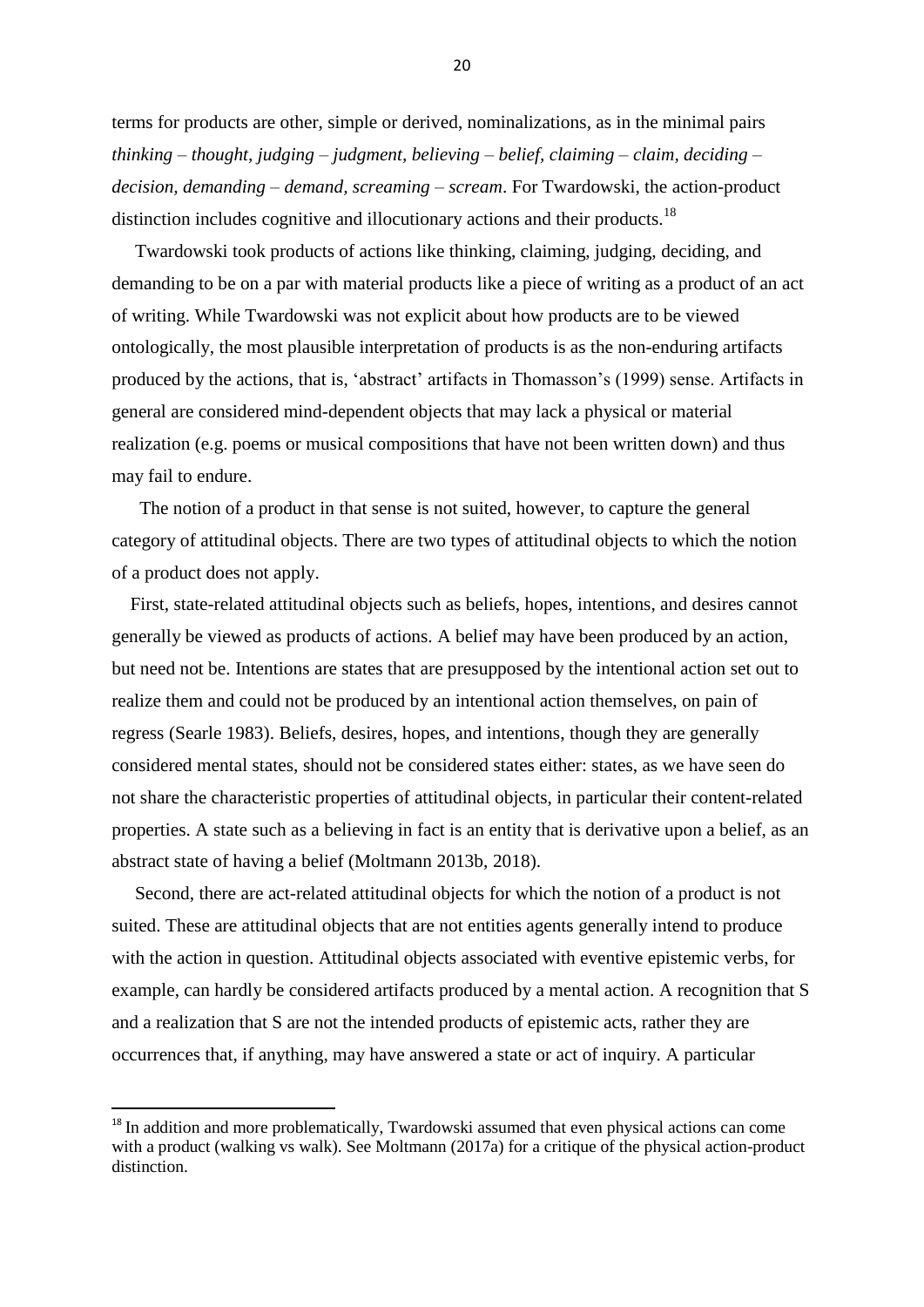conclusion or judgment is not the intended product of an act of reasoning. For actions of recognizing, realizing, concluding, and judging, it is the attitudinal object that individuates the action that culminates in it, rather than the attitudinal object being individuated as the intended product of the action.

 Twardowski's notion of a product, moreover, has a serious limitation in that it does not cover a category of objects that are closely related to attitudinal objects, namely *modal objects*. Modal objects include needs, obligations, permissions, offers, and abilities. They exhibit the very same content-related properties as attitudinal objects (having satisfaction conditions, standing in similarity relations based on shared content only, having a part structure strictly based on partial content) (Moltmann 2017a, 2018). In addition, modal objects may exhibit features of concreteness, in particular having a limited lifespan and perhaps being causally efficacious. While 'heavy' (or explicit) obligations and permissions, to use von Wright (1963) term, are generally products of acts (of demanding or permitting), this is not the case for 'light' (or implicit) permissions and obligations, various sorts of needs, and abilities (Moltmann 2017c, 2018). One feature that distinguishes modal objects from attitudinal objects that are cognitive or illocutionary products is that modal objects may easily last beyond the act that may have established or created them (Moltmann 2017a). This holds even hold for attitudinal objects such as claims, requests and promises, whose validity may last beyond the act that created them. Some attitudinal objects thus have a modal character not as such captured by the Twardowskian notion of a product.

 The fact that state-related attitudinal and modal objects exhibit the very same contentrelated properties as attitudinal objects that can be considered products of acts is significant philosophically: it means that the content-related properties of attitudinal and modal objects cannot generally be traced to the nature of a product as an artifact and thus in particular explained in terms of intentional acts.

#### **6. Conclusion**

Even though attitudinal objects have not generally been recognized as an ontological category in contemporary philosophy, they are extremely well reflected in natural language as well as in our general intuitions about mental attitudes and speech acts. Attitudinal objects are characterized by a range of types of properties that jointly distinguish them sharply from related types of objects, such as actions, states, and propositions. Attitudinal objects also play important roles in the ontology of the mind as the objects involved in content-based causation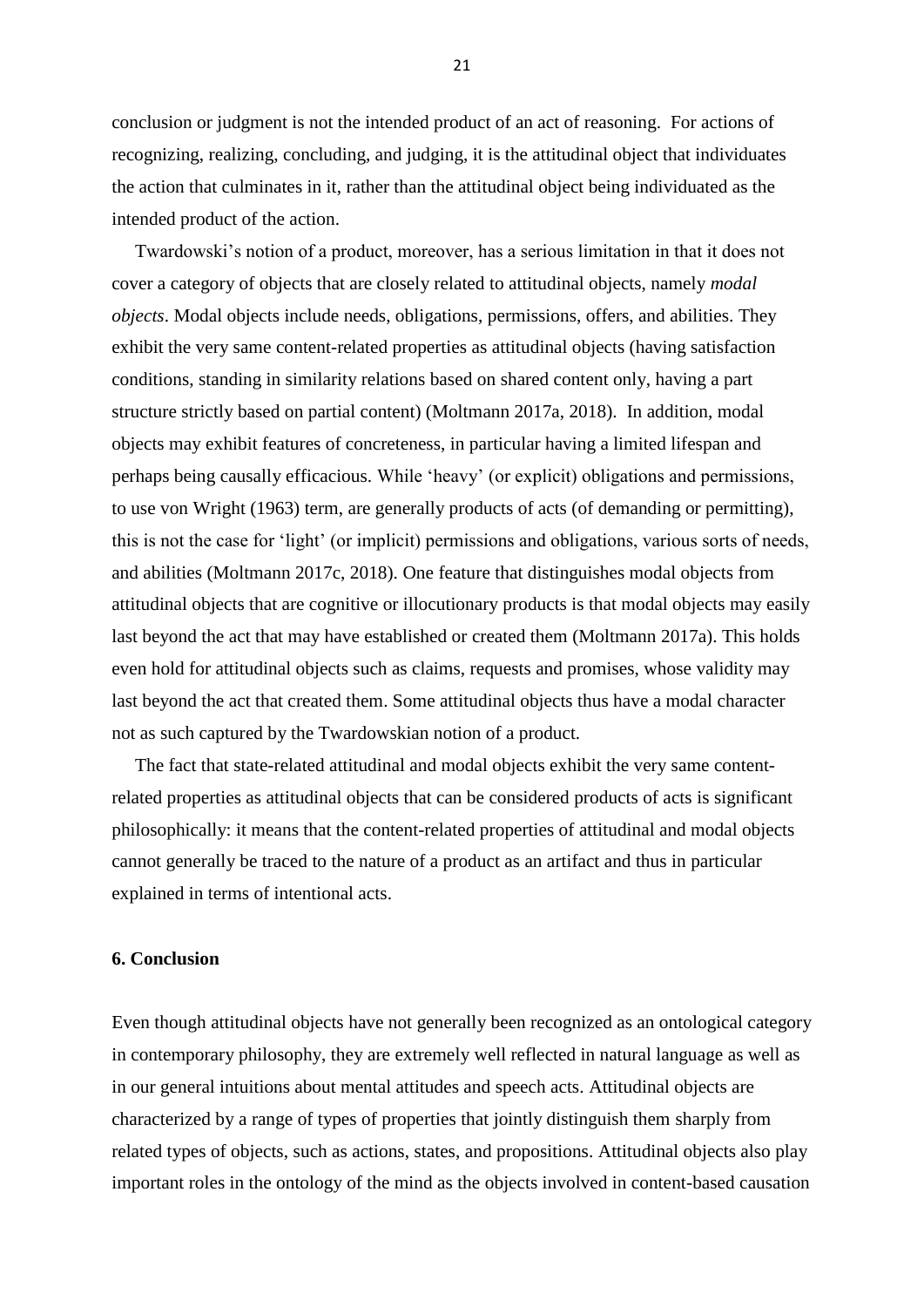and remembering. Unlike abstract propositions, attitudinal objects are clearly part of the ontology we implicit accept, the ontology that is the subject matter of descriptive metaphysics in Stawson's (1959) sense and of natural language ontology (Moltmann 2017d).

 Attitudinal objects are most obviously the semantic values of (non-gerundive) nominalizations of attitude verbs, but they also serve as semantic values of special quantifiers and pronouns, which can take the place of clausal complements, and arguably play a central role in the semantics of attitude reports not involving explicit reference to them.

# **References**

Arsijenevic, B. (2009): 'Clausal Complementation as Relativization'. *Lingua* 119, 39-50.

- Boghossian, P. (2003): 'The Normativity of Content'. *Philosophical Issues* 13, 31-45.
- Carlson, G. (1977): 'A Unified Analysis of the English Bare Plural'. *Linguistics and Philosophy* 1, 413-457. ,
- Davidson, D. (1967): 'The Logical Form of Action Sentences'. In N. Rescher (ed.): *The Logic of Decision and Action*. Pittsburgh University Press, Pittsburgh, 81–95.

Fara Graff, D. (2013): 'Specifying Desires'. *Noûs* 47(2), 250-272.

Gibbard, A. (2005): 'Truth and Correct Belief', *Philosophical Issues* 15, 338–350.

- Fine, K. (2017): 'Truthmaker Semantics'. In Bob Hale / Crispin Wright /Alex Miller (eds.): *A Companion to the Philosophy of Language*, John Wiley & Sons, Ltd, Chichester, UK
- Frege, G. (1918/9): 'Thoughts'. In *Collected Papers on Mathematics, Logic, and Philosophy*, ed. by B. McGuinness. Blackwell, Oxford, 1984, 351-372.
- Gerner, M. (2017): 'Actions and Products Worldwide'. In Moltmann, F. / M. Textor (eds.): *Act-Based Conceptions of Propositions: Contemporary and Historical Contributions.* Oxford UP, Oxford, 325-363.
- Harves, S. / R. Kayne (2012): 'Having 'need' and 'needing' have'. *Linguistic Inquiry* 43. 120–132.
- Jarvis, B. W. (2012): 'Norms of Intentionality: Norms that don't Guide'. *Philosophical Studies*, 157, 1–25.
- Jubien, M. (2001): 'Propositions and the Objects of Thought'. *Philosophical Studies* 104, 47-62.
- Kayne, R. (2010): 'Why isn't This a Complementizer?'. In R. Kayne: Comparisons and Contrasts. Oxford University Press, Oxford, 2010.
- Moltmann, F. (2003a): 'Propositional Attitudes without Propositions'. *Synthese* 135, 70-118.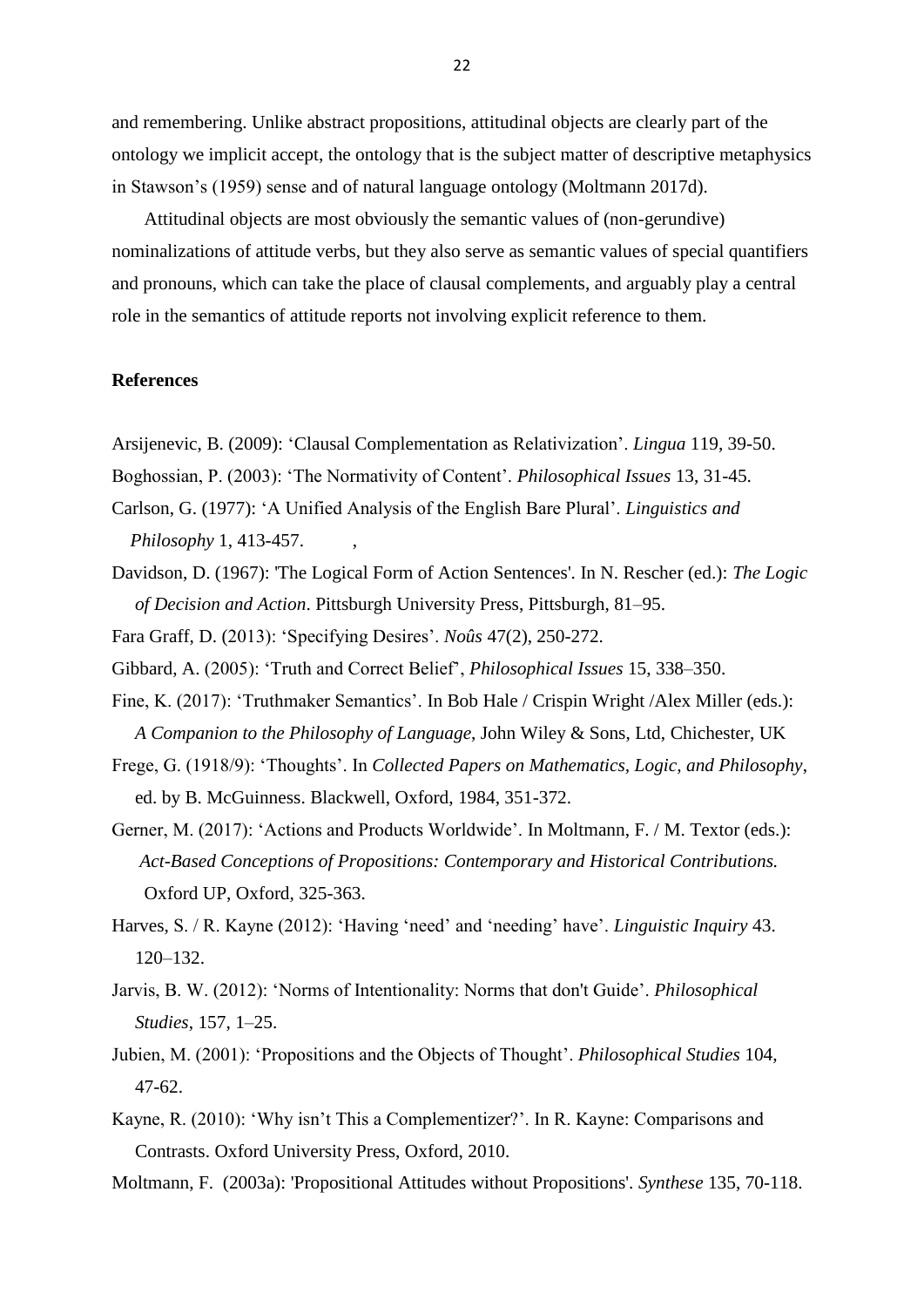- ---------------- (2003b): 'Nominalizing Quantifiers'. *Journal of Philosophical Logic* 35.5., pp. 445-48
- ---------------- (2013a): *Abstract Objects and the Semantics of Natural Language*. Oxford UP, Oxford.
- ---------------- (2013b): 'On the Distinction between Abstract States, Concrete States, and Tropes'. In A. Mari / C. Beyssade / Del Prete, F. (eds): *Genericity*. Oxford University Press, Oxford, 292-311.
- ---------------- (2014):'Propositions, Attitudinal Objects, and the Distinction between Actions and Products'. *Canadian Journal of Philosoph*y 43.5-6, 679-701.
- ---------------- (2017a): 'Cognitive Products and the Semantics of Attitude Reports and
	- Deontic Modals'. In Moltmann, F. / M. Textor (eds.) (2017): *Act-Based Conceptions of*
	- *Propositions: Contemporary and Historical Contributions.* Oxford UP, Oxford, 254-290.
- ---------------- (2017b): 'Levels of Linguistic Acts and the Semantics of Saying and
- Quoting'. In S.L. Tsohatzidis (ed.): *Interpreting Austin: Critical Essays*. Cambridge UP. ------------------ (2017c): 'Partial Content and Expressions of Part and Whole. Discussion of
	- Stephen Yablo: *Aboutness*'. *Philosophical Studies*174(3), 2017, 797-808
- ----------------- (2017d): 'Natural Language Ontology'. *Oxford Encyclopedia of Linguistics* Online
- ----------------- (2018a): ['An Object-Based Truthmaker Theory for Modals'](http://friederike-moltmann.com/uploads/phis_12124_Rev3_EV(1).pdf). *Philosophical Issues* 28.1., 255-288.
- ----------------- (2018b): 'Clauses as Semantic Predicates. Difficulties for Possible-Worlds Semantics'. In R. Bhatt/I. Frana/P. Menendez-Benito (eds.): *Making Worlds Accessible. Festschrift for Angelika Kratzer*, University of Massachusetts at Amherst, online, 2018.
- ----------------- (2019a): 'Attitudinal Objects. Their Importance for Philosophy and Natural Language Semantics'. In B. Ball and C. Schuringa (eds.): *The Act and Object of Judgment*. Routledge Studies in Contemporary Philosophy, Routledge, 2019, 180-201.
- ------------------ (2019b): 'Ontologically Dependence, Spatial Location, and Part Structure'. In C. Masolo et al. (eds.): *Ontology Makes Sense. Essays in Honor of Nicola Guarino.* IOS Publications, Amsterdam*,* 211-220.
- ---------------- (to appear): 'Outline of an Object-Based Truthmaker Semantics for Modals and Attitude Reports'. In A. Egan / P. van Elswyck / D. Kinderman (eds.): *Unstructured Content*. Oxford UP, Oxford.
- Moltmann, F. / Textor, M. (2017): 'Introduction'. In Moltmann, F. / M. Textor (eds.): *Act- Based Conceptions of Propositions: Contemporary and Historical Contributions.* Oxford